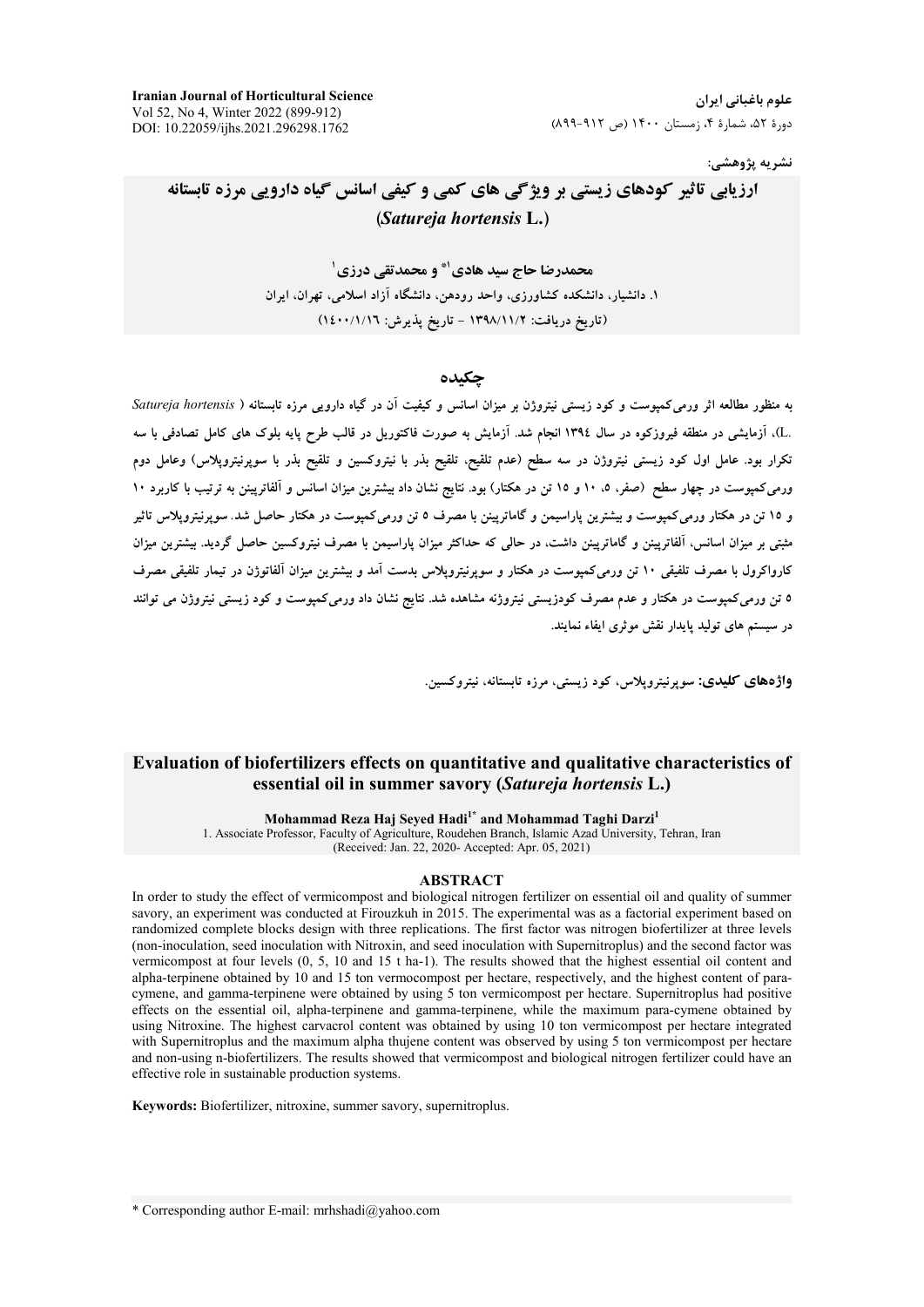و کیفیت اسانس گیاه دارویی انیسون گزارش گردید که که افزایش سطوح ورمیکمپوست سبب بهبود درصد اسانس دانه گردید (Khalesro et al., 2012). در مطالعه ای دیگر روی بابونه نشان داده شد که کاربرد ۲۰ تن ورمیکمپوست در هکتار باعث افزایش معنیداری در میزان اسانس بابونه گردید ( Haj Seyed Hadi et al., 2011). نتايج مشابهى از تاثير Anwar et ) ورمی کمپوست روی درصد اسانس ریحان al., 2005)، بابونه (Ansarifar et al., 2012)، مرزه سهندی (Hossaini *et al.*, 2015) و مرزه تابستانه نيز ارائه شده) (Gholami Sharafkhane et al., 2015) است.

نتايج مطالعات مختلف نيز حاكي از بهبود تركيب اسانس در گیاهان دارویی در اثر کاربرد ورمی کمپوست می باشد. در تحقیقی روی گشنیز تاثیر کودهای آلی مورد مطالعه قرار گرفت و مشاهده شد محتوای آلفاپینن و گاماترپینن در تیمار کاربرد ١٠ تن ورمی کمپوست افزایش معنیداری یافت & Yari) Tab, 2018). در بررسی اثرهای مقادیر مختلف کودزیستی ورمیکمپوست و نیتروژن بر عملکرد کمی و کیفی گیاه دارویی بابونه آلمانی گزارش شد اثر ورمیکمپوست بر درصد اسانس و کامازولن معنیدار مي باشد (Ghazi Manas et al., 2013). نتايج تحقيق .(2013) Khalesro et al روى گياه دارويى انيسون نشان داد که افزایش سطوح ورمی کمپوست سبب بهبود درصد آنتول و درصد متيل كاويكول گرديد. نتایج مشابهی از تاثیر ورمی کمپوست بر اجزاء اسانس CMoradi et al., 2011) بارویی رازیانه. بادرشبی (Mafakeheri *et al*., 2013)، مرزه سهندی Gholami ) و مرزه تابستانه (Hossaini et al, 2015) Sharafkhane et al, 2015) گزارش شده است.

از فواید کاربرد باکتری های تثبیت کننده نیتروژن و حل کننده فسفات می توان به تولید هورمون های محرک رشد گیاه نظیر اکسین و جیبرلین ( & Bashan Cacciari et al., ) سيتوكنين ( Holguin, 1997 1989)، ترشح مواد بیولوژیک فعال مانند ویتامین های B، اسید پنتوتنیک و بیوتین (Kader et al., 2002)، توسعه سیستم ریشه ای، بهبود جذب آب و عناصر

### مقدمه

مرزه تابستانه (Satureja hortensis L.) گیاهی علفی و یکساله از تیره نعناع می باشد که در نواحی شمال غربي ايران، تبريز و نواحي مختلف راسان مي رويد و دارای اثر نیرو دهنده، تسهیل کننده عمل هضم و رفع اسهال و ضد کرم می باشد. همچنین در رفع اسهال خونی و التهاب کولون مورد استفاده قرار می گیرد. این گیاه دارای محتوای مناسبی از تانن و مواد چرب می باشد. گونه های مختلف اسانس و نوع ترکیب های تشکیل دهنده آن تنوع زیادی دارند و حسب نوع و درصد اجزاء تشکیل دهنده و نیز کاربرد اسانس متفاوت می باشد (Zargari, 2011).

کاربرد صحیح عناصر غذایی در تولید گیاهان دارویی علاوه بر افزایش عملکرد، در کمیت و کیفیت ماده موثره آنها نیز نقش مهمی ایفا می کند. نیتروژن یکی از عناصر غذایی مهم در رشد مرزه است که بر ویژگی های رشدی و عملکرد کمی و کیفی آن موثر Makkizadeh Tafti et al., 2012; Zare et ) می باشد al., 2013). البته با وجود اهميت نيتروژن در توليد محصولات زراعی و دارویی، بکارگیری این عنصر غذایی از منابع شیمیایی باعث مشکلات زیست محیطی و آلودگی اکوسیستم جهانی شده است ( Haj Seyed Hadi et al., 2011). یکی از راهکارهای رفع این مشکل، اعمال روشهای مبتنی بر اصول کشاورزی اکولوژیک در بوم نظام های زراعی می باشد و در این بین، کاربرد کودهای بیولوژیک و ورمی کمپوست، از جمله راهبردهای تغذیه گیاه برای نیل به اهداف كشاورزي پايدار است.

کاربرد ورمیکمپوست علاوه بر کمک به افزایش جمعیت و فعالیت میکروارگانیسمهای مفید خاک، در جهت فراهمی عناصر غذایی مورد نیاز گیاه مانند نیتروژن، فسفر و پتاسیم محلول عمل نموده و با تولید هورمون های گیاهی سبب بهبود رشد و عملکرد گیاهان Arancon et al., 2004; Anwar et al., ) می شود (, 2005). بهبود شرايط فيزيكي و فرآيندهاي حياتي خاك از دیگر مزایای کاربرد ورمی کمپوست عنوان شده است .(Andre et al., 2003)

در بررسی تأثیر نهادههای زیستی و آلی بر کمیت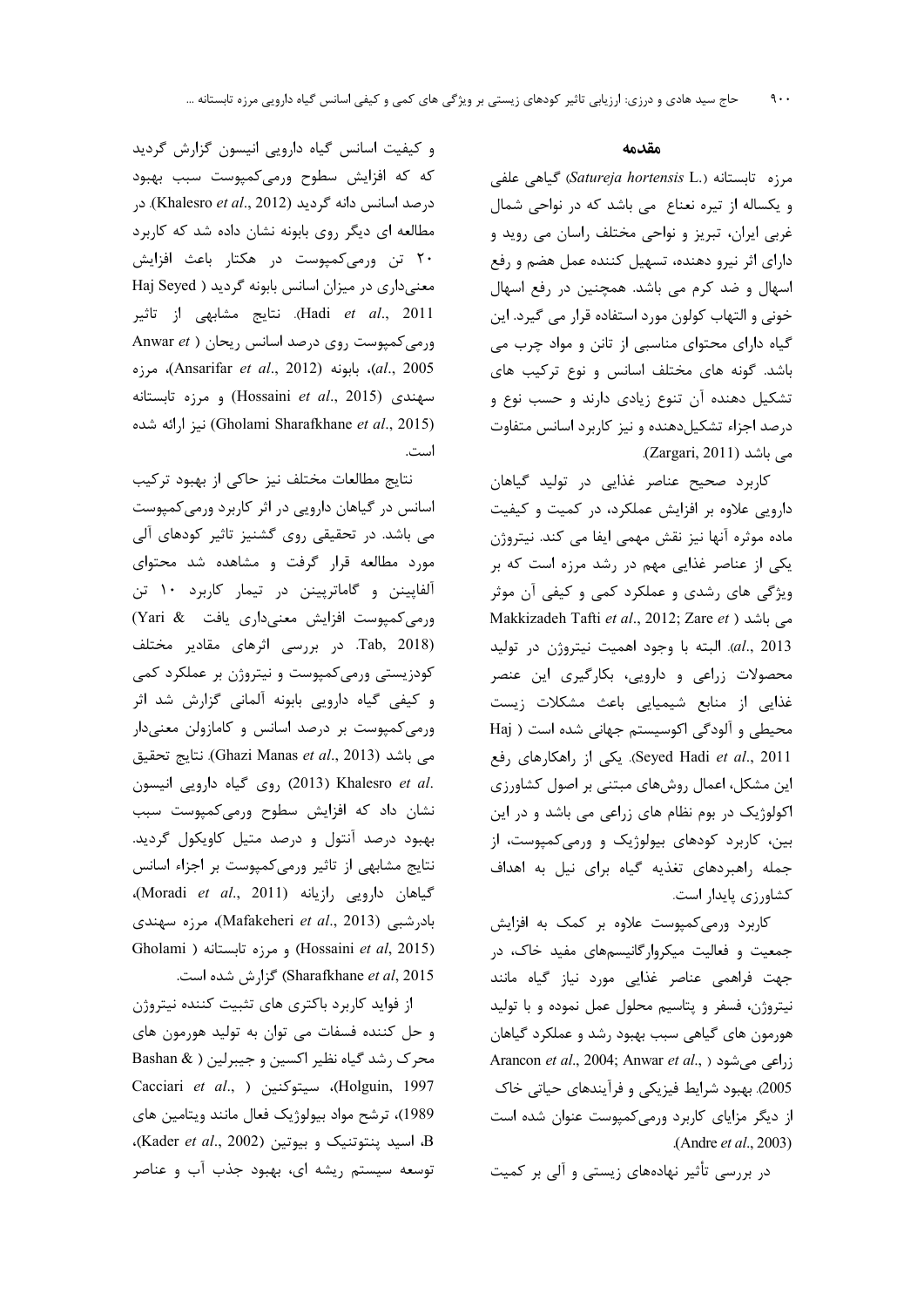غذايي وتثبيت بيولوژيک نيتروژن (Ishizuka, 1992) اشاره کرد.

در تحقیقی مشاهده شد در اثر کاربرد ازتوباکتر در .Rosemarinus officinalis L.) (Rosemarinus officinalis L. درصد اسانس در مقايسه با شاهد افزايش قابل توجهي يافت (Kartikeyan et al., 2008). در مطالعه اي ديگر نتایج اثر کودهای زیستی بر رشد، عملکرد و خصوصیات کیفی گیاه دارویی زوفا نشان داد کاربرد کودهای زیستی منجر به افزایش عملکرد اسانس نسبت به شاهد گردید و در این بین سوپرنیتروپلاس بیشترین تاثیر را در افزایش صفات مورد مطالعه نشان داد (Koocheki et al., 2008). در ساير مطالعات نيز به تاثیر مثبت باکتری های تثبیت کننده نیتروژن و حل کننده فسفات بر میزان اسانس گیاه دارویی (Leithy et رزماری) (Gharib et al., 2008)) مرزنجوش (Makkizadeh Tafti et و مرزه تابستانه Makkizadeh Tafti et al., 2012) اشاره شده است. اجزاء اسانس گیاهان دارویی نیز تحت تاثیر کاربرد باکتری های تثبیت کننده نیتروژن قرار گرفته و تاثیر مثبت و معنیدار کودهای زیستی بر اجزاء اسانس گیاه دارویی رازیانه Gharib et al, ) و مرزنجوش (Azzaz et al, 2009) 2008) گزارش شده است.

با توجه به موارد ذکر شده، هدف از انجام این پژوهش، مطالعه تأثیر ورمیکمپوست و باکتری های تثبیت کننده نیتروژن بر میزان اسانس و مهمترین اجزاء تشكيل دهنده آن در گياه دارويي مرزه تابستانه (Satureja hortensis L.) به منظور توليد مواد اوليه با کیفیت برای صنایع داروسازی و خوراکی می باشد.

# مواد و روشها

آزمایش در سال ۱۳۹۴ در مزرعه تحقیقاتی شرکت کشاورزی و دامپروری ران وابسته به بنیاد مستضعفان انقلاب اسلامی واقع در ۱۰ کیلومتری شهرستان فیروزکوه با طول جغرافیایی ۵۲ درجه و ۴۴ دقیقه شرقی و عرض جغرافیایی ۳۵ درجه و ۴۵ دقیقه شمالی و ارتفاع ۱۹۳۰ متر از سطح دریا اجرا شد. قبل از اعمال تیمارها و کاشت، از نقاط مختلف خاک مزرعه در عمق ٣٠-٠ سانتى مترى نمونه بردارى صورت گرفت و بعد از مخلوط کردن نمونه ها، یک نمونه ترکیبی جهت تعیین خواص فیزیکی و شیمیایی به أزمايشگاه خاكشناسي خاك أزمون پيشاهنگ واقع در شهر ورامین منتقل شد که نتایج آزمایش خاک در جدول ١ ارائه شده است. همچنین یک نمونه از ورمی کمیوست شرکت به سامان مورد استفاده در این تحقیق نیز به آزمایشگاه انتقال یافت که وضعیت شیمیایی آن در جدول ۲ قابل مشاهده است. در این تحقیق به جز تیمارهای آزمایشی، از هیچ گونه عنصر غذایی دیگری استفاده نشد.

این آزمایش به صورت فاکتوریل در قالب طرح پایه بلوکهای کامل تصادفی با ۲ فاکتور شامل کود زیستی نيتروژنه در سه سطح (عدم تلقيح، تلقيح بذر با نیتروکسین و تلقیح بذر با سوپرنیتروپلاس) و ورمی کمپوست در چهار سطح (صفر، ۵، ۱۰ و ۱۵ تن در هکتار) با سه تکرار انجام شد. برای اجرای این آزمایش، ابعاد کرت های آزمایشی ۲/۵×۲ متر، فاصله بین تکرارها دو متر و فاصله بین کرت ها از یکدیگر یک متر، در نظر گرفته شدند.

جدول ۱. خصوصیات فیزیکی و شیمیایی خاک محل آزمایش.

| Table.<br>Physical and chemical properties of experimental soil. |      |        |     |          |                 |                |                 |      |     |
|------------------------------------------------------------------|------|--------|-----|----------|-----------------|----------------|-----------------|------|-----|
| Soil                                                             | pH   | EC.    |     | $\cap$ E | Organic carbon  | Organic matter | Total nitrogen  |      |     |
| texture                                                          |      | (dS/m) | ۰.۱ |          | $\frac{10}{20}$ | $\frac{10}{6}$ | $\frac{(0)}{0}$ | (ppm | ppm |
| Silty<br>loam                                                    | 8.02 |        | ₩   |          | $_{0.87}$       | 1.50           | $0.07\,$        | 8.8  | 304 |

جدول ۲. مشخصات فیزیکی و شیمیایی ورمی کمپوست مورد استفاده در آزمایش.

| Table.<br>Physical and chemical properties of vermicompost used in the experiment. |    |      |                 |                |      |       |  |  |
|------------------------------------------------------------------------------------|----|------|-----------------|----------------|------|-------|--|--|
|                                                                                    |    | ◡    | Organic matter  | Total nitrogen |      |       |  |  |
| $\frac{(0)}{0}$                                                                    | рH | dS/m | $\frac{10}{20}$ | $\frac{10}{6}$ | (ppm | ' ppm |  |  |
|                                                                                    |    |      | 70.9            |                |      | .     |  |  |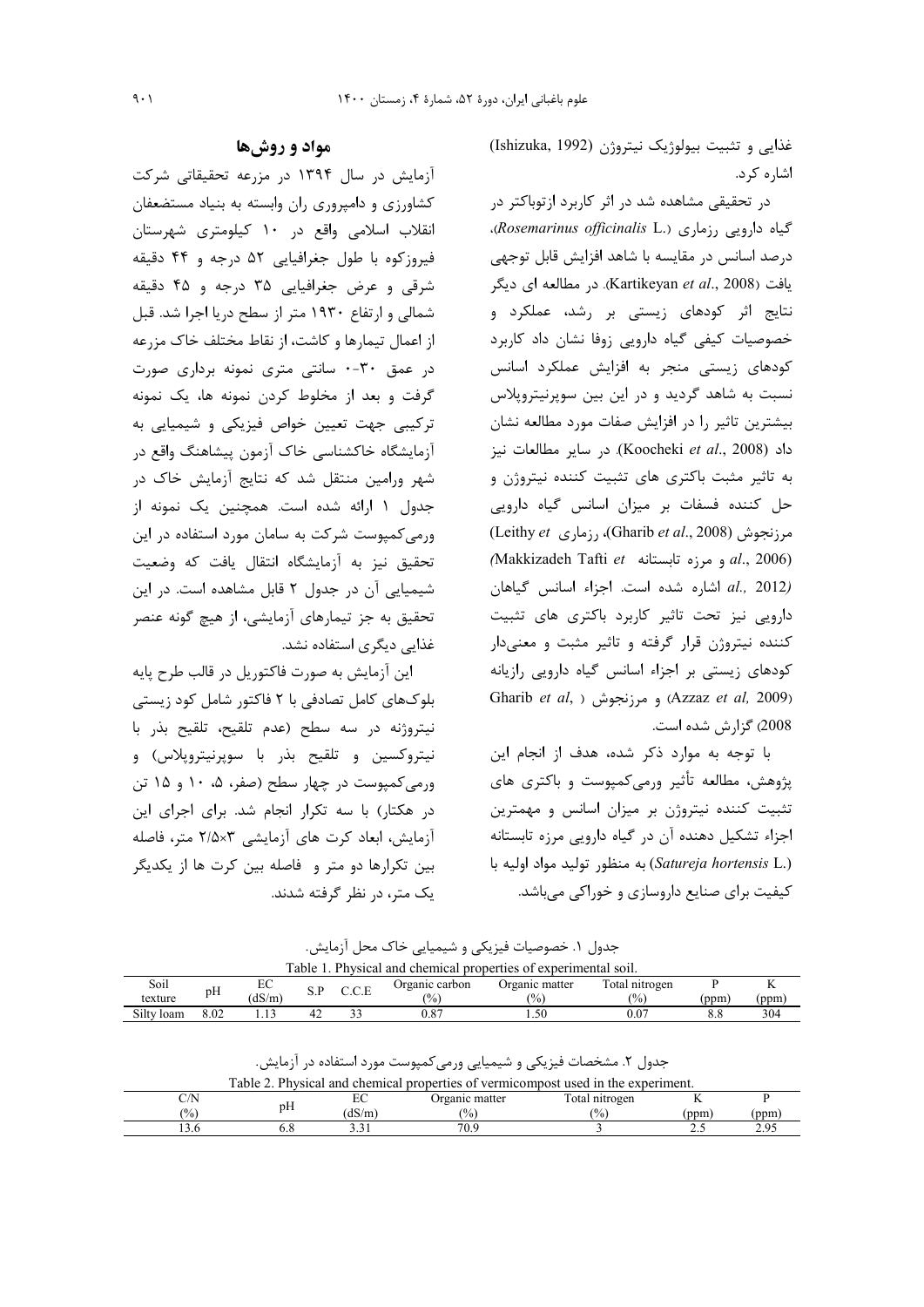و سپس عملکرد سرشاخه گلدار در et al., 2011) واحد سطح محاسبه گردید. پس از آسیاب کردن نمونه های گیاهی، عمل اسانس گیری برای کلیه تیمار ها و در سه تکرار با دستگاه کلونجر و به روش تقطیر با بخار آب (Sefidkon et al., 2016) در موسسه تحقیقات جنگلها و مراتع کشور انجام شد. برای استخراج اسانس ۵۰ گرم از برگ و سرشاخه گلدار بخوبی خرد و در دیگ کلونجر به مدت سه ساعت حرارت داده شدند. روغن اسانس بدست آمده توسط سولفات سدیم خشک شد و توزین گردید Sefidkon) et al., 2016). تركيب هاى تشكيل دهنده اسانس با دستگاه کروماتوگرافی گازی (Shimadzu GC-9A) و کروماتوگراف گازی متصل به طیف سنج جرمی (GC/MS مدل Varian) شناسایی شد. ستون مورد استفاده در هر دو دستگاه DB-5 به طول ۳۰ متر و قطر ۰/۲۵ میلی متر و ضخامت فاز ساکن ۰/۲۵ میکرومتر بود.

تجزیه و تحلیل داده های حاصل از آزمایش با استفاده از برنامه SAS 9.1 انجام گردید. قبل از تجزیه واریانس دادهها، تست نرمالیته به منظور اطمینان از نرمال بودن داده های آزمایش انجام گردید و مقایسات میانگین تیمارها به کمک آزمون چند دامنه ای دانکن در سطح ۵ درصد و نمودارها نیز توسط نرم افزار Excel ترسيم شدند.

## نتايج و بحث

# عملکرد سرشاخه گلدار (سایه خشک)

نتايج تجزيه واريانس دادهها نشان داد كه ورمی کمپوست و باکتریهای تثبیت کننده نیتروژن تاثیر معنیداری بر وزن خشک سرشاخه گلدار مرزه داشته اند (جدول ۳). کمترین وزن خشک سرشاخه گلدار (۱۴۵۰/۲۵ کیلوگرم در هکتار) مربوط به تیمار عدم مصرف ورمی کمپوست و بیشترین عملکرد وزن خشک سرشاخه گل دار (۲۲۳۷/۸۲ کیلوگرم در هکتار) در تیمار کاربرد ۱۵ تن ورمیکمپوست در هکتار بدست آمد(جدول ۴)، ولي بين مصرف ١٠ و ١۵ تن ورمی کمپوست تفاوت معنیداری مشاهده نشد.

در بررسی اثر کودهای زیستی و آلی بر برخی

بذر مرزه تابستانه (Satureja hortensis L.) از واحد تحقیقات گیاهان دارویی و محصولات فرعی، مرکز تحقیقات کشاورزی و منابع طبیعی استان اصفهان تهيه شد. ورمي كميوست بر اساس نقشه طرح در کرتهای مربوطه قرار گرفت و بر روی شیار های ایجاد شده بر روی پشته ها ریخته شد و بخوبی مخلوط شد. قبل از کاشت، بذرها بر اساس نقشه طرح با محلول های نیتروکسین یا سوپر نیتروپلاس به مدت ۱۰ دقیقه در محل سایه تلقیح شدند و پس از قرار گرفتن به مدت ۳۰ دقیقه در محل سایه به منظور كاهش رطوبت، نسبت به كاشت آنها اقدام شد. نیتروکسین و سوپر نیتروپلاس از شرکت فناورزی زیستی مهر آسیا تهیه و به مقدار دو لیتر در هکتار Gholami Sharafkhane et al., 2015; ) مصرف شد Koocheki et al., 2008). نيتروكسين حاوي باكترى هاي Azotobacter chroococcum Azospirillum lipoferum است که در هر گرم آن ۱۰<sup>۷</sup> عدد باکتری زنده و فعال وجود دارد. سوپر نیتروپلاس نیز حاوی باکتری های Azospirillum Bacillus , Pseudomonas fluorescens.spp subtilis است. غلظت باكترى هاى گروه تثبيت كننده ازت و محرک رشد در کود بیولوژیک سوپرنیتروپلاس ۱۰<sup>۸</sup> در هر گرم یا میلی لیتر و ۱۰<sup>۸</sup> اسپور و سلول Mohammadpour ) میباشد ( Mohammadpour Vashvaei et al., 2015). در تيمار عدم تلقيح نيز بذرها مستقیما در خاک کشت شدند. بذرها در عمق ۰/۵ تا یک سانتی متری خاک قرار گرفتند و به منظور اطمینان از وجود بوته کافی در مزرعه، کاشت با تراکم بیشتر انجام گرفت و در مرحله چهار تا پنج برگی نسبت به تنک آنها اقدام شد تا فاصله ٢٧/٥x١٠ سانتیمتر (تراکم ۲۷ بوته در متر مربع) حاصل گردد. صفات مورد بررسی در این آزمایش شامل عملکرد سرشاخه گلدار (سایه خشک)، درصد اسانس، درصد آلفاترپينن، گاماترپينن، كارواكرول، ميرسن، پاراسيمن و آلفاتوژن بودند. در زمان پنجاه درصد گلدهی، سرشاخه گلدار بوته های نیم متر مربع از هر کرت برداشت گردیده و در محل سایه و در دمای اتاق معمولی (۲۵ درجه سانتی گراد) خشک شدند Ebadi)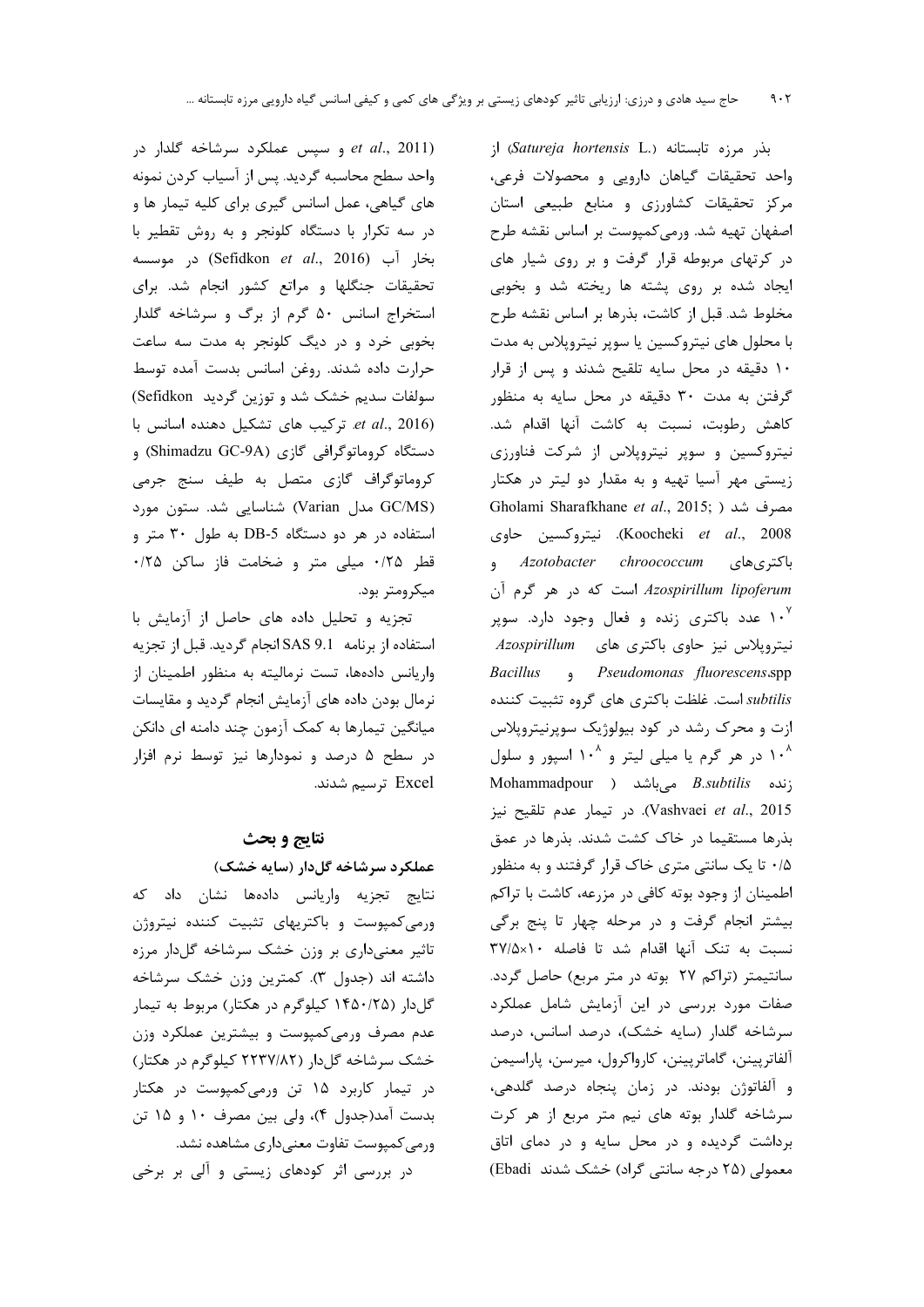صفات گیاه دارویی مرزه مشاهده شد که فرآیند رشد گیاه به میزان زیادی وابسته به محتوای رطوبتی گیاه است. لذا به نظر میرسد احتمالاً ورمیکمپوست با افزایش ظرفیت نگهداری رطوبت موجود در خاک باعث ایجاد شرایط مناسب تر برای رشد مرزه و افزایش عملکرد بیولوژیک شده است ( Rezvani Moghadam et al., 2013). علاوه براين، ظرفيت Albaenell et al., ) تبادل بالای کربن و مواد هیومیک .<br>1998)، وجود هورمونهای رشد در ورمیکمپوست (Candellas et al., 2002) و افزايش جمعيت ميكروبي خاک نیز بطور غیرمستقیم در بهبود رشد موثر میباشند (Arancon *et al.*, 2005) .

در مطالعهای دیگر بر روی مرزه تابستانه اعلام گردید ورمیکمپوست تاثیر مثبت و معنیداری بر درصد سرشاخه گل دار در بوته مرزه داشته است ( Rezvani Moghadam et al., 2014). نتايج ساير تحقيقات انجام شده بر روی مرزه نیز به تاثیر مثبت ورمیکمپوست بر وزن اندامهای هوایی و سرشاخه گلدار اشاره کردهاند .(Naiji & Soori, 2015; Hossaini et al., 2015).

همچنین بین کاربرد نیتروکسین و سوپرنیتروپلاس نیز تفاوت معنیداری مشاهده نگردید، ولی بیشترین مقدار این صفت (۲۴۰۶/۲۱ کیلوگرم در هکتار) با مصرف سوپرنیتروپلاس و کمترین وزن خشک سرشاخه گلدار (۱۱۶۰/۳۶ کیلوگرم در هکتار) نیز در تیمار عدم تلقیح بذر حاصل شد (جدول ۵).

وجود باكتريهاى حل كننده فسفات و همچنين آزوسپیریلوم در سوپرنیتروپلاس در افزایش عملکرد سرشاخه گلدار تاثیر معنیداری داشته است. آزوسپیریلوم علاوه بر قابلیت تثبیت نیتروژن، با تولید مواد محرک رشد، سبب بهبود رشد ریشه و متعاقب آن افزایش سرعت جذب آب و عناصر غذایی گردیده و از این طریق در افزایش عملکرد تاثیر گذار میباشد (Tilak et al., 2005).

نتایج یک تحقیق انجام شده بر روی مرزه گویای آن است که باکتری های ازتوباکتر و آزوسپیریلوم می توانند در افزایش عملکرد سرشاخه گلدار موثر باشند. آنها در مطالعه خود نشان دادند که تلفیق ۵۰ درصد کودهای شیمیایی همراه با کاربرد باکتریهای

تثبيت كننده نيتروژن باعث توليد بيشترين عملكرد Makkizadeh Tafti et ) سرشاخه گلدار در مرزه شد  $. (al., 2012)$ 

در مطالعهای دیگر تاثیر مدیریتهای مختلف کودی بر مرزه مورد بررسی قرار گرفت و نتایج آن نشان داد که کودهای زیستی نیتروکسین و بیوفسفر تاثیر مثبتی بر عملکرد سرشاخه گلدار مرزه داشتهاند ( Gholami Sharafkhane et al., 2015). همچنین، نتایج تحقیقات انجام شده نیز به تاثیر مثبت کاربرد همزمان باکتریهای ازتوباكتر، آزوسپيريلوم و پسودوموناس در افزايش معنیدار عملکرد سرشاخه گلدار در مرزه تابستانه اشاره .(Faraji Mehmani et al., 2015).

### درصد اسانس

نتايج تجزيه واريانس دادهها نشان داد كه ورمی کمپوست و باکتریهای تثبیت کننده نیتروژن تاثیر معنیداری بر درصد اسانس مرزه داشته اند ولی اثر متقايل تيمارها معنىدار نشده است (جدول ٣). کمترین درصد اسانس (۱/۵۱ درصد) مربوط به تیمار عدم مصرف ورمیکمپوست و بیشترین درصد اسانس (۲/۰۱ درصد) در تیمار کاربرد ۱۰ تن ورمیکمپوست در هکتار بدست آمد (جدول ۴) هرچند که بین مصرف ۱۰ و ۱۵ تن ورمیکمپوست در هکتار تفاوت معنیداری از نظر درصد اسانس مشاهده نشد.

محققان گزارش كردهاند كه اسانسها تركيبى ترپنوئیدی بوده و واحدهای سازنده آن (ایزوپرنوئیدها)  $(IPP)$ مانند ايزوپنتيلپيروفسفات  $\overline{9}$ دى متيل آليل پيروفسفات (DMAPP) نياز مبرم به NADPH و ATP دارند و حضور عناصری نظیر نیتروژن و فسفر برای تشکیل ترکیبهای اخیر ضروری میباشد (Ghazi Manas *et al.*, 2013)، از این رو ورمی کمپوست از طریق فراهمی جذب بیشتر فسفر و نیتروژن میتواند موجب افزایش میزان اسانس شود. در همین رابطه نتایج پژوهشی که با استفاده از مقادیر مختلف ورمی کمپوست روی گیاه دارویی ریحان صورت گرفت نشان داد که مصرف ۵ تن ورمی کمیوست همراه با کود شیمیایی (NPK به میزان ۵۰، ۲۵ و ۲۵ کیلوگرم در هکتار) برتری محسوسی از نظر میزان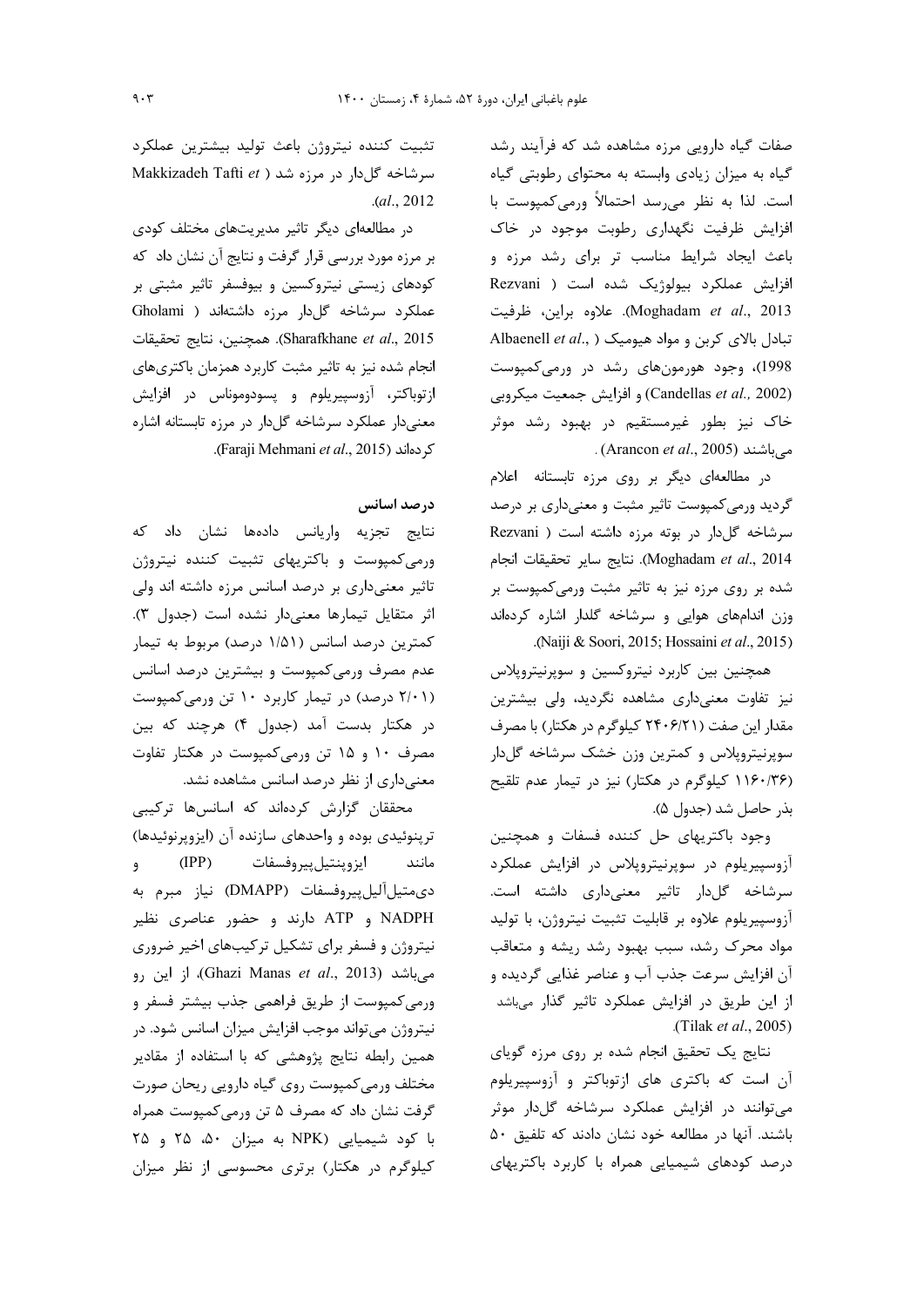اسانس نسبت به کنترل داشت. آنها اظهار داشتند که افزودن ورمیکمپوست به خاک نه تنها فراهمی عناصر غذایی مورد نیاز گیاه را افزایش داده است بلکه با بهبود شرایط فیزیکی و فرآیندهای حیاتی خاک، ضمن ایجاد یک بستر مناسب برای رشد ریشه، موجبات افزایش دسترسی به عناصر معدنی و در نهایت بهبود ميزان اسانس را نيز فراهم آورد (Anwar et al., 2005). نتایج مشابهی از تاثیر ورمی کمپوست روی درصد اسانس بابونه (Haj Seyed Hadi et al., 2011)، كشنيز (Singh et al., 2009)، رازيانه (Moradi et al, 2011). Saeid Nejad & Reziani Moghadam, ) زيره سبز 2011)، مرزه سهندی (Hossaini et al., 2015) و مرزه نيز (Gholami Sharafkhane et al., 2015) نيز ارائه شده است.

همچنین بین تلقیح بذر با نیتروکسین و سوپرنیتروپلاس تفاوت معنیداری از نظر درصد اسانس مشاهده نشد، ولی بیشترین مقدار این صفت (۲/۰۵ درصد) با مصرف سوپرنیتروپلاس و کمترین درصد اسانس (۱/۴۳ درصد) نیز در تیمار عدم تلقیح بذر حاصل گردید (جدول ۵). به طور کلی باکتری های تثبیت کننده نیتروژن بیش از یک نقش دارند. علاوه بر کمک به جذب عناصر غذایی خاص، به جذب سایر عناصر، افزایش رشد گیاه و در نهایت افزایش کمیت و کیفیت گیاهان کمک می کنند (Wu et al., 2005). در بررسی کاربرد از توباکتر در گیاه دارویی رزماری ( Rosemarinus .officinalis L)، درصد اسانس در مقايسه با شاهد افزايش قابل توجهي يافت (Kartikeyan et al., 2008). گزارشي حاکی از اثر مثبت کود بیولوژیک ازتوباکتر در افزایش

میزان اسانس در گیاه رزماری ارائه شده است. آنها اعلام نمودند که کاربرد کود بیولوژیک نیتروژنه در گیاه سبب بهبود وضعیت نیتروژن آن می شود و از آنجایی که عنصر نیتروژن در تشکیل اسانس نقش دارد، لذا میزان اسانس نيز افزايش مي يابد (Leithy et al., 2006). در آزمايشي امکان استفاده از کود بیولوژیک به جای کود شیمیایی در گیاه رازیانه بررسی گردید و مشخص شد که میزان اسانس گیاه رازیانه در تیمارهای کود بیولوژیک افزایش يافت (Azzaz et al., 2009). نتايج تحقيق ديگرى نشان داد که استفاده از باکتریهای تثبیتکننده نیتروژن در گیاه دارویی مرزنجوش سبب افزایش درصد اسانس می گردد (Gharib *et al.,* 2008).

تحقیقات انجام شده روی مرزه تابستانه نیز به تاثیر مثبت و معنیدار باکتریهای تثبیتکننده نیتروژن و حل كننده فسفات بر درصد اسانس مرزه تابستانه اشاره Gholami Sharafkhane et al., 2015; ) كردهاند .(Rezvani Moghadam et al., 2013, 2014).

نتایج آنالیز اسانس نشان داد که بیشترین اجزاء تشکیل دهنده اسانس مرزه تابستانه مربوط به كارواكرول، گاما تريينن، آلفا توجن، آلفا تريينن، يارا سيمن و ميرسن مي باشند (جدول ۶).

ميزان آلفاتريينن

نتايج جدول تجزيه واريانس گوياى آن است كه ورمی کمپوست در سطح احتمال ۵ درصد بر میزان آلفاترپینن موجود در اسانس تأثیر معنیداری داشته است ولی اثرات اصلی کود زیستی نیتروژنه و اثر متقابل تيمارها معنى دار نشده است (جدول ٣).

جدول ۳. نتایج تجزیه واریانس اثر ورمی کمیوست و کود زیستی نیتروژنه بر میزان و کیفیت اسانس مرزه تابستانه. Table 3. Results of variance analysis effect of vermicompost and n-bioferilizer on quantity and quality of essential oil

|                          |    |                        |                       |               | 01341111101341011          |            |               |             |                            |
|--------------------------|----|------------------------|-----------------------|---------------|----------------------------|------------|---------------|-------------|----------------------------|
| Mean of squares          |    |                        |                       |               |                            |            |               |             |                            |
| Source of variation      | df | ering<br>shoot<br>Flow | ಕ<br>Essential        | erpin<br>lpha | ene<br>Para                | epin<br>U  |               |             | ip⊈<br>lpha                |
| Replication              |    | 74450.767 ns           | $0.3192$ <sup>*</sup> | 0.11901111    | 1.17250000°                | 4.84715278 | 3.47000000    | 1.07250000° | 0.05250000                 |
| Vermicompost $(V)$       |    | 1132784.125"           | $0.2073$ **           | 0.48069167    | $0.13042500$ <sup>**</sup> | 3.17273611 | 10.91149167** | 0.00449167  | $0.00575833$ <sup>**</sup> |
| $N$ -biofertilizer $(N)$ |    | 1516966.866            | 2.5928**              | 0.19775278    | 0.01817500                 | 3.01538611 | 0.31022500    | 0.00097500  | 0.00427500                 |
| $V \times N$             |    | 65680.397 ns           | 0.0124                | 0.05164167    | 0.00404167                 | 0.66080833 | 2.68262500    | 0.00300833  | 0.00264167                 |
| Error                    | 22 | 60817.605              | 0.0510                | 0.12228384    | 0.00431818                 | 0.76241338 | 0.09727273    | 0.00431818  | 0.00068182                 |
| $CV\%$                   |    | 11.92                  | 7.73                  | 5.35          | 3.49                       | 4.03       | 3.71          | 5.27        | 2.95                       |

as \*، و \*\*: به ترتیب نبود تفاوت معنیدار و تفاوت معنیدار در سطح احتمال پنج و یک درصد. ns, \*, \*\*: Non-significantly difference, significantly difference at 5 and 1% probability levels, respectively.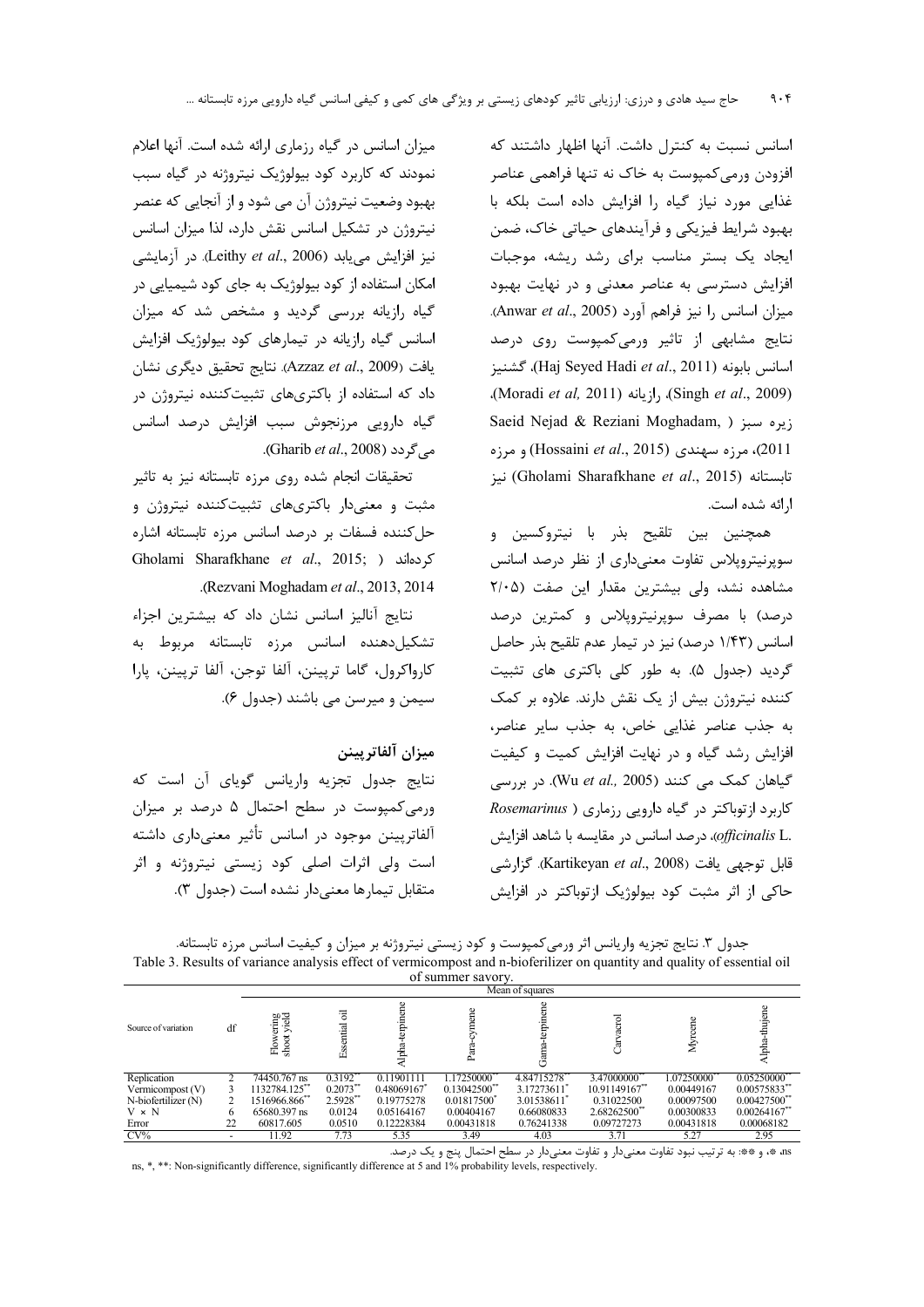| Table 4. Mean comparison effect of vermicompost on some traits of summer savory. |                                          |                   |                                         |                   |                                 |              |               |                   |  |
|----------------------------------------------------------------------------------|------------------------------------------|-------------------|-----------------------------------------|-------------------|---------------------------------|--------------|---------------|-------------------|--|
| $(1)$<br>$(m \text{ ha}^{-1})$<br>(ton                                           | .a<br>-등<br>ering<br>(kg<br>yield<br>Flo | Essential<br>(96) | terp<br>$\mathscr{S}_{\mathbf{0}}$<br>효 | (96)<br>ច្ប       | E<br>$\mathscr{S}_{\mathsf{e}}$ | (%)<br>acrol | $\mathcal{S}$ | thujene<br>lpha   |  |
|                                                                                  | 1450.25 c                                | 1.51 <sub>b</sub> | 3.84 <sub>b</sub>                       | 2.56c             | 42.85 b                         | 42.24c       | 2.00a         | 1.34 <sub>b</sub> |  |
|                                                                                  | 2029.31 b                                | 1.65 <sub>b</sub> | 4.20a                                   | 2.78a             | 43.80a                          | 43.56 b      | 2.02a         | 1.37a             |  |
| 10                                                                               | 2059.37 b                                | 2.01a             | 4.25a                                   | 2.52c             | 42.98 ab                        | 43.61 b      | 1.98a         | 1.32 <sub>b</sub> |  |
| 15                                                                               | 2237.82 a                                | 1.95a             | 4.38a                                   | 2.69 <sub>b</sub> | 42.71 b                         | 44.94 a      | 2.03a         | 1.32 <sub>b</sub> |  |

جدول ۴. مقايسه ميانگين اثر ورمي كمپوست بر برخي صفات مرزه تابستانه.

\* در هر ستون میانگین های با حداقل یک حرف مشترک تفاوت معنی داری در سطح احتمال ۵ درصد ندارند.

\* In each column, means followed by at least a common letter, are not significantly difference at 5 percent probability level.

جدول ۵. مقايسه ميانگين اثر كود زيستي نيتروژنه بر برخي صفات مرزه تابستانه. Table 5. Mean comparison effect of n-biofertilizer on some traits of summer savory.

| N-biofertilizer | yield<br>5<br>۰<br>-ਡ .ਬ<br>wering<br>x <sub>g</sub><br>٥<br>匸 | (° <sub>0</sub> )<br>ह<br>Essential | (96)<br>terpinene<br>lpha | (9)<br>La         | (%)<br>ia<br>F     | $\mathcal{S}$ | (%)<br>ź | $\mathcal{S}_{\bullet}$<br>효 |
|-----------------|----------------------------------------------------------------|-------------------------------------|---------------------------|-------------------|--------------------|---------------|----------|------------------------------|
| Control         | 1160.36 b                                                      | 1.43 <sub>b</sub>                   | 4.10a                     | $2.63$ ab         | 42.87 <sub>b</sub> | 43.56 ab      | 2.02a    | 1.34a                        |
| Nitroxine       | 2240.90 a                                                      | 2.02a                               | 4.09a                     | 2.68a             | 42.72 b            | 43.44 b       | 2.00a    | 1.32 <sub>b</sub>            |
| Supernitroplus  | 2406.21 a                                                      | 2.05a                               | 4.32a                     | 2.60 <sub>b</sub> | 43.66 a            | 43.65a        | 2.00a    | 1.35a                        |

\* در هر ستون میانگین های با حداقل یک حرف مشترک تفاوت معنی داری در سطح احتمال ۵ درصد ندارند.

\* In each column, means followed by at least a common letter, are not significantly difference at 5 percent probability level.

| Table 6. Detected compounds in essential oil of summer savory aerial parts. |                            |                  |           |               |  |  |  |  |  |
|-----------------------------------------------------------------------------|----------------------------|------------------|-----------|---------------|--|--|--|--|--|
| No                                                                          | Components                 | Inhibition index | <b>RT</b> | $\frac{0}{0}$ |  |  |  |  |  |
|                                                                             | $\alpha$ -Thujene          | 927              | 11.32     | 1.17          |  |  |  |  |  |
| 2                                                                           | $\alpha$ -Pinene           | 935              | 11.71     | 0.58          |  |  |  |  |  |
| 3                                                                           | $\beta$ -Pinene            | 980              | 14.05     | 0.22          |  |  |  |  |  |
| 4                                                                           | Myrcene                    | 992              | 14.62     | 1.43          |  |  |  |  |  |
| 5                                                                           | $\alpha$ -Phellandrene     | 1010             | 15.56     | 0.35          |  |  |  |  |  |
| 6                                                                           | $\alpha$ -Terpinene        | 1021             | 16.11     | 3.84          |  |  |  |  |  |
|                                                                             | $p$ -Cymene                | 1030             | 16.6      | 2.12          |  |  |  |  |  |
| 8                                                                           | Limonene                   | 1034             | 16.77     | 0.25          |  |  |  |  |  |
| 9                                                                           | $\beta$ -Phellandrene      | 1036             | 16.89     | 0.18          |  |  |  |  |  |
| 10                                                                          | $\gamma$ -Terpinene        | 1065             | 18.37     | 40.08         |  |  |  |  |  |
| 11                                                                          | Thymol                     | 1303             | 30.04     | 0.12          |  |  |  |  |  |
| 12                                                                          | Carvacrol                  | 1314             | 30.52     | 48.33         |  |  |  |  |  |
| 13                                                                          | Carvacrol acetate          | 1374             | 33.19     | 0.14          |  |  |  |  |  |
| 14                                                                          | $(E)$ -Caryophyllene       | 1427             | 35.47     | 0.15          |  |  |  |  |  |
| 15                                                                          | $\beta$ -Bisabolene        | 1514             | 39.07     | 0.22          |  |  |  |  |  |
|                                                                             | Total identified           |                  |           | 99.18         |  |  |  |  |  |
|                                                                             | Monoterpene hydrocarbons   | MH               |           | 50.22         |  |  |  |  |  |
|                                                                             | Oxygenated monoterpenes    | MO               |           | 48.59         |  |  |  |  |  |
|                                                                             | Sesquiterpene hydrocarbons | SH               |           | 0.37          |  |  |  |  |  |
|                                                                             | Total identified           |                  |           | 99.18         |  |  |  |  |  |

جدول ۶. تر کیبهای شناسایی شده اسانس اندام هوایی مرزه تابستانه.

\* این آنالیز مربوط به یکی از تیمارهای آزمایش بوده و به منظور آشنایی با انواع ترکیبات اسانس ارائه شده است.

\*This analysis is related to one of the experimental treatments and is presented in order to get acquainted with different types of essential oil compounds.

و در مقایسه با شاهد باعث ۱۴ درصد افزایش در میزان آلفاترپينن گرديد. ميزان آلفاترپينن با افزايش ورمی کمیوست تا ۱۵ تن در هکتار، روند افزایشی و

جدول مقايسه ميانگين ورمي كمپوست (جدول ۴) نشان داد که بیشترین درصد آلفاترپینن (۴/۳۸ درصد) با مصرف ۱۵ تن ورمی *ک*مپوست در هکتار بدست آمد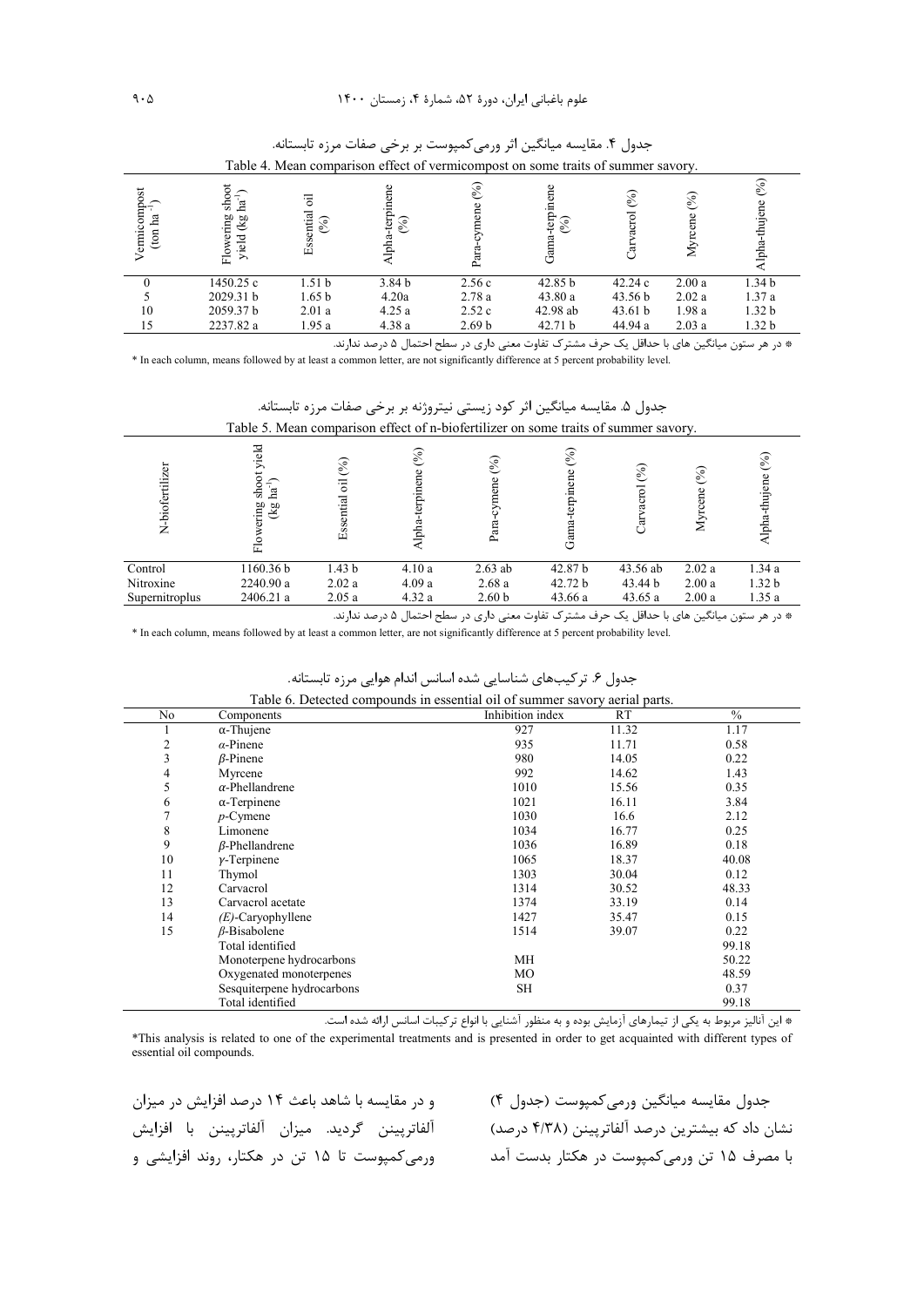معنیداری داشت بطوریکه با مصرف ۰۵ ۱۰ و ۱۵ تن کود دامی در هکتار به ترتیب میزان آلفا پینن به ۴/۲۰، ۴/۲۵ و ۴/۳۸ درصد رسید. هرچند که بین این تیمارها تفاوت معنیداری مشاهده نشد ولی هر سه تیمار در سطحی برتر از نظر آماری نسبت به شاهد (عدم مصرف ورمی کمپوست) قرار گرفتند. در تحقیقی روی گشنیز مشاهده شد محتوای آلفاپینن در تیمار كاربرد ١٠ تن ورمي كمپوست افزايش معنىدارى يافت Darzi & Haj (Yari & Tab, 2018). در مطالعات (Yari & Tab Seyed Hadi (2014) گزارش شده است که بیشترین درصد آلفاپینن (۱۰/۰۵ درصد) موجود در اسانس گشنیز با کاربرد ۱۰ تن کود دامی بدست آمد ولی نشان دادند که کاربرد (2006) Ahmadian et al. ۲۰ تن کود دامی در هکتار باعث کاهش مقادیر آلفاپینن در گیاه دارویی زیره سبز گردید و در شرایط عدم مصرف کود دامی مقدار این صفات بالاتر بود.

ميزان پاراسيمن

نتایج جدول تجزیه واریانس گویای آن است که ورمیکمپوست در سطح یک درصد و کود زیستی نیتروژنه در سطح ۵ درصد بر میزان پاراسیمن موجود در اسانس تأثیر معنیداری داشته است ولی اثر متقابل تيمارها معنىدار نشده است (جدول ٣). جدول مقایسات میانگین ورمی کمپوست (جدول ۴) نشان داد که بیشترین میزان پاراسیمن (۲/۷۸ درصد) با مصرف ۵ تن ورمیکمپوست حاصل گردید و در مقایسه با شاهد باعث افزایش ۸/۶ درصد در میزان پاراسیمن موجود در اسانس مرزه تابستانه شد. به نظر می رسد که حضور ورمیکمپوست، می تواند سبب بهبود فعالیت باکتری ها و میکروارگانیسم ها شود و شرایط لازم برای فراهمی عناصر غذایی را ایجاد نماید و متعاقب آن دسترسى گياه به نيتروژن و فسفر را و اين (Ghazi Manas et al., 2013) و اين موضوع می تواند در افزایش میزان پاراسیمن موثر ىاشد.

با توجه به اینکه پاراسیمن و گاما ترپینن پیش ساز بیوسنتز کارواکرول بوده که حاوی ترکیب های ترینوئیدی هستند، واحد سازنده آنها نیاز ضروری به

عناصری مانند N و P دارد. بنابراین هر عامل که در فراهمی این عناصر برای گیاه موثر باشد، در افزایش Gupta et al., ) باراسیمن نیز تاثیر مثبت می گذارد  $. (2002)$ 

نتايج Yari & Tab (2018) روى گياه دارويي گشنيز نشان داد که بین تیمارهای کاربرد کود آلی تفاوت قابل ملاحظه ای در کیفیت اسانس وجود داشت به گونه ای که درصد لینالول در تیمار ۵ تن ورمی کمپوست (۶۲/۶۱ درصد) به ترتیب حدود ۱۳ و ۲۰ درصد بیشتر از تیمارهای کاربرد ۱۰ تن کود گاوی و کاربرد ۲۰ تن کود گاوی بود. همچنین در پژوهشی روی رازیانه مشاهده شد که کاربرد ورمیکمپوست موجب افزایش درصد آنتول در اسانس گرديد (Moradi et al., 2011). نتايج مطالعات Mafakeheri et al., ) روی گیاهان دارویی بادرشبی 2012) و انيسون (Darzi et al., 2013) نيز با اين پژوهش مطابقت دا, د.

مصرف کود زیستی نیتروژنه نیز در میزان پاراسیمن تفاوت معنیداری ایجاد کرد بطوریکه بیشترین میزان پاراسیمن (۲/۶۸ درصد) با تلقیح بذر با نیتروکسین مشاهده شد و کمترین میزان این صفت (۲/۶۰ درصد) در تیمار مصرف سوپرنیتروپلاس بدست آمد (جدول ۵). باكتريهاى حل كننده فسفات داراى طیف وسیعی از صفات محرک رشد گیاهی مانند تولید سيانيد هيدروژن (Schippers et al., 1990)، توليد سيدروفور (Meyer et al., 2000)، توليد اكسين (Patten & Glick, 2002)، توليد آنزيم ACC دآميناز، حل كنندگى فسفات (Rashid et al., 2004) و توليد كيتيناز (Ajit et al., 2006) مى باشند كه باعث افزایش رشد گیاه می شود. احتمالا این ویژگیها باعث شده است تا کود سوپرنیتروپلاس که علاوه بر باكترىهاى حلكننده فسفات، داراى باكترى تثبیت کننده نیتروژن نیز می باشد، باعث افزایش میزان پاراسیمن در اسانس مرزه تابستانه شود.

گاما تريينن

نتايج جدول تجزيه واريانس گوياى أن است كه ورمیکمپوست و کود زیستی نیتروژنه در سطح ۵ درصد بر میزان گاماترپینن موجود در اسانس تأثیر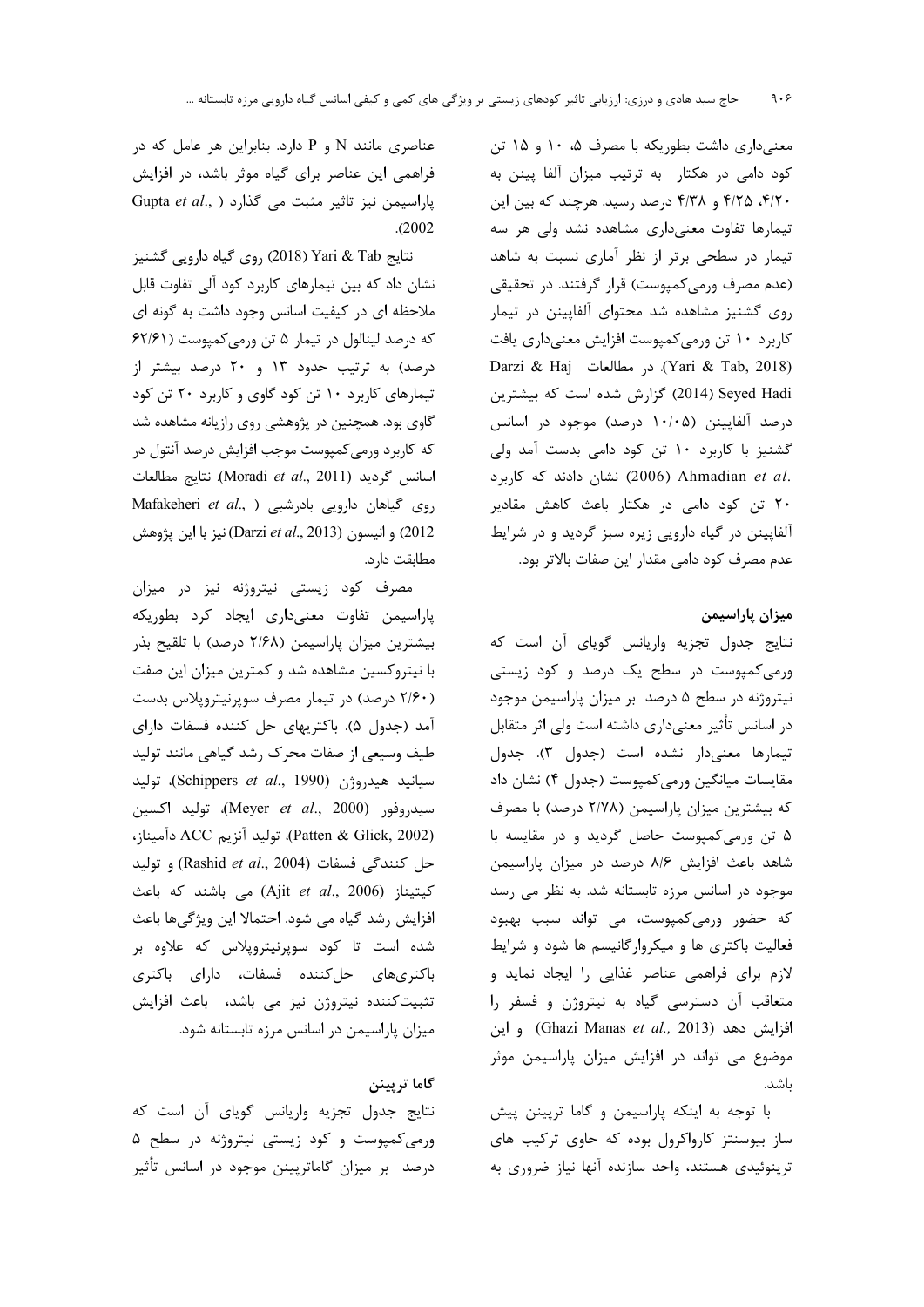معنیداری داشته است ولی اثر متقابل تیمارها معنىدار نشدهاند (جدول ٣). جدول مقايسات ميانگين ورمی کمپوست گویای آن است که بیشترین میزان گاماترپینن (۴۳/۸۰ درصد) با مصرف ۵ تن ورمی کمپوست در هکتار بدست آمد و کمترین میزان گاماتریینن (۴/۷۱ درصد) با کاربرد ۱۵ تن ورمی کمپوست در هکتار مشاهده شد (جدول ۴).

افزایش گاماتریینن در اثر مصرف ورمی کمپوست احتمالا به سبب بهبود فعالیت بیولوژیکی خاک و فراهم نمودن مطلوب عناصر پر مصرف و کم مصرف بوده است (Chatterjee, 2002) كه اين موضوع در بر (2012) Mafakheri et al. تحقيق انجام شده توسط .) روی گیاه بادرشبی نیز گزارش شده است که ورمی کمپوست در بهبود جذب عناصری نظیر نیتروژن، آهن و منگنز نقش مثبتی داشته و به همین دلیل باعث بهبود كيفيت اسانس بادرشبي مي شود. & Yari Tab (2018) نيز در تحقيق خود نشان دادند كه كاربرد ١٠ تن ورمي كمپوست باعث بيشترين ميزان افزايش در محتوای گاماتریینن موجود در اسانس گشنیز شد.

.<br>مقایسه میانگین سطوح کود زیستی نیتروژنه (جدول ۵) نشان داد که بیشترین درصد گاماترپینن (۴۳/۶۶ درصد) با کاربرد سویرنیتروپلاس بدست آمد. بین تیمارهای کاربرد نیتروکسین و شاهد نیز به ترتیب با ۴۲/۷۲ و ۴۲/۸۷ درصد تفاوت معنیداری مشاهده نشد. مطالعات نشان داده است که استفاده همزمان باكترى هاى حل كننده فسفات با ساير میکروفلور مفید ریزوسفری از قبیل باکتری های تثبیت کننده نیتروژن رشد گیاهان را در مقایسه با زمانی که آنها به تنهایی استفاده می شوند، بیشتر

(Zaidi et al, 2003; Perveen et al, تحریک می کند در آزمایشی امکان 2002; Belimov et al, 1995) استفاده از کود زیستی به جای کود شیمیایی در گیاه رازیانه بررسی گردید و مشخص شد که اجزاء اسانس گیاه رازیانه در تیمارهای کود زیستی افزایش یافت (Azzaz et al, 2009). نتايج تحقيق ديگرى نشان داد که استفاده از باکتری های تثبیت کننده نیتروژن در گیاه دارویی مرزنجوش سبب بهبود اجزاء اسانس می گر دد (Gharib *et al*, 2008).

## کارواکرول

نتايج جدول تجزيه واريانس نشان داد كه ورمى كمپوست و اثرات متقابل تیمارها تاثیر معنیداری در سطح یک درصد بر روی میزان کارواکرول داشته است ولی کود زیستی نیتروژنه نتوانست تفاوت معنیداری در میزان کارواکرول موجود در اسانس ایجاد کند. بیشترین میزان کارواکرول در اسانس مرزه تابستانه (۵۲/۳۱ درصد) با کاربرد توام ۱۰ تن ورمیکمپوست و تلقیح بذر با سویرنیتروپلاس بدست آمد که در مقایسه با شاهد (۳۷/۵۴ درصد) باعث افزایش ۳۹/۳ درصد در میزان کارواکرول گردید (شکل ۱). بهبود ساختمان خاک و رشد بهتر ریشه ها در جذب عناصر غذایی و افزایش رشد گیاهان در اثر کاربرد ورمی کمپوست موثر می باشند (Andre et al., 2003). علاوه بر اين، ظرفيت تبادل بالاي کربن و مواد هیومیک (Albaenell et al., 1998)، وجود Candellas et al., ) در ورمی کمپوست ( ..Candellas et al 2002) و افزایش جمعیت میکروبی خاک نیز بطور Arancon et ) غیر مستقیم در بهبود رشد موثر می باشند  $. (al., 2005)$ 



شکل ۱. مقایسه میانگین اثر متقابل ورمیکمپوست و کودزیستی نیتروژنه بر درصد کارواکرول مرزه تابستانه. Figure1. Mean comparison interaction effect of vermicompost and nitrogen biofertilizer on carvacrol percentage of summer savory.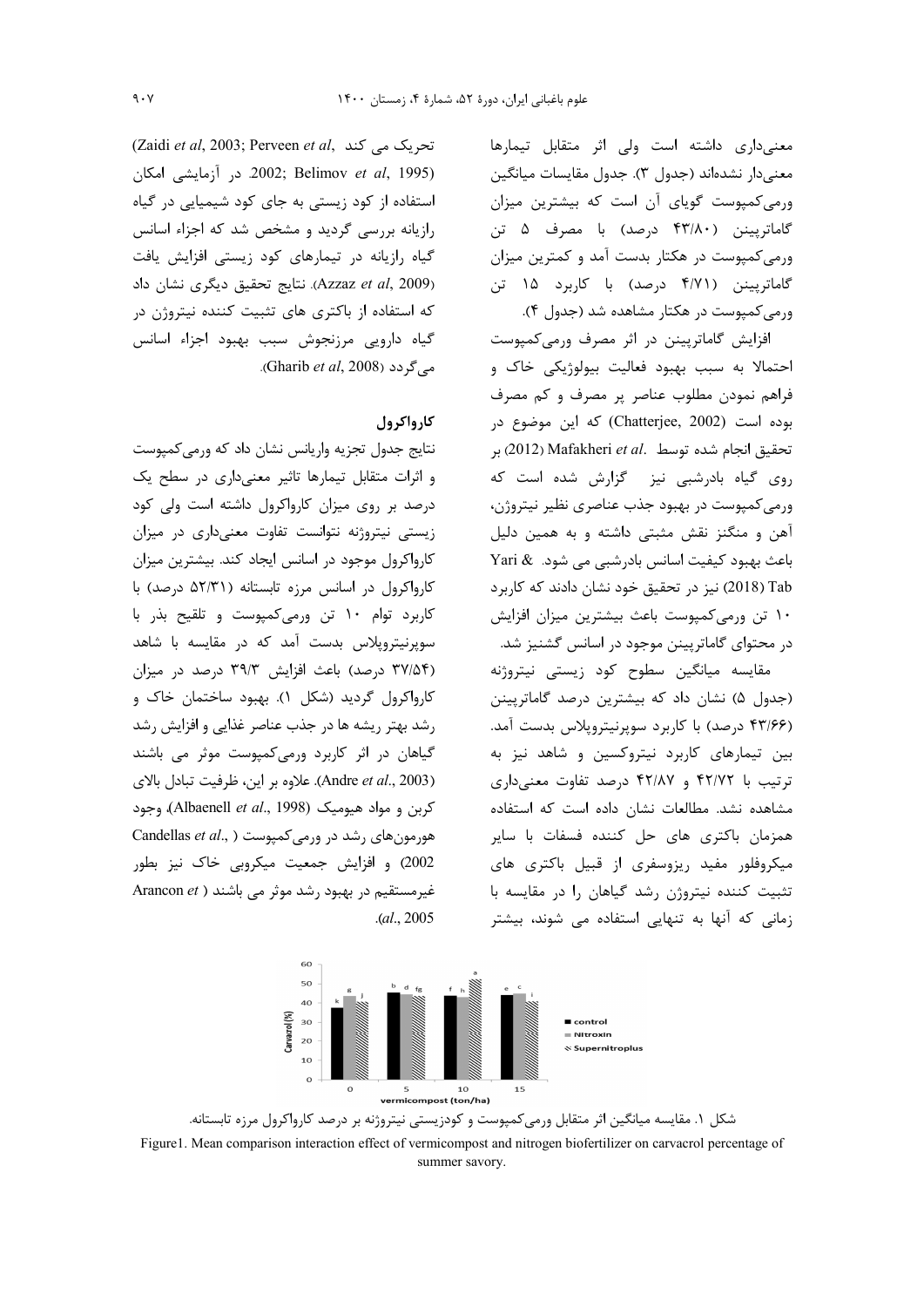.2012) در بررسی تأثیر (2012) C2012 نهادههای زیستی و آلی بر کمیت و کیفیت اسانس گیاه دارویی انیسون نشان دادند که افزایش سطوح ورمی کمپوست سبب بهبود درصد آنتول و درصد متیل کاویکول گردید. نتایج مشابهی از تاثیر ورمی کمپوست بر روی درصد اجزای اسانس مرزه سهندی ( Hossaini Gholami ) و مرزه تابستانه (Gholami Sharafkhane et al., 2015) نیز ارائه شده است.

به طور کلی باکتریهای تثبیت کننده نیتروژن بیش از یک نقش دارند. آنها با کمک به جذب عناصر غذایی، به افزایش رشد گیاه و در نهایت افزایش کمیت و كيفيت گياهان كمك مى كنند (Wu et al., 2005). احتمالا كود زيستي نيتروژنه از طريق تاثيرات افزايشي و تقویت کننده در رشد و نمو ریشه، موجب افزایش کارواکرول در مرزه تابستانه شده است. با توجه به Azospirillum lipoferum وجود باكترى هاى Sacillus subtilis , Pseudomonas fluoresce سوپرنیتروپلاس، افزایش درصد کارواکرول در تحقیق حاضر در اثر کاربرد این تیمار قابل توجیه می باشد.

### ميرسن

نتایج جدول تجزیه واریانس نشان داد که میزان میرسن تحت تاثیر ورمیکمپوست، کود زیستی نیتروژنه و اثرات متقابل تیمارها قرار نگرقت (جدول  $\cdot$ 

### آلفا توژن

نتايج جدول تجزيه واريانس گوياي أن است كه ورمی کمپوست، کود زیستی نیتروژنه و اثرمتقابل تیمارها در سطح یک درصد بر میزان آلفاترپینن موجود در اسانس تأثیر معنیداری داشته است (جدول ٣). بیشترین میزان آلفاتوژن در اسانس مرزه (١/۴٠ درصد) در تیمار کاربرد تلفیقی ۵ تن ورمی کمپوست و عدم تلقیح بذر با کود زیستی نیتروژنه حاصل شد هرچند که بین این تیمار و تیمار عدم مصرف ورمی کمپوست و تلقیح بذر با سوپرنیتروپلاس (۱/۳۹ درصد) تفاوت معنیداری مشاهده نشد و هردو در یک سطح آماري قرار گرفتند. كمترين ميزان آلفاتوژن

(۱/۲۹ درصد) در تیمار تلفیقی عدم مصرف ورمی کمپوست و مصرف نیتروکسین حاصل شد (شكل ۲).

افزودن ورمی کمپوست با بهبود شرایط فیزیکی و فرآیندهای حیاتی خاک، ضمن ایجاد یک بستر مناسب برای رشد ریشه، موجبات کاهش pH خاک و افزایش دسترسی به عناصر معدنی و در نهایت بهبود رشد را نیز فراهم می آورد (Anwar et al., 2005). در مطالعه Yari & Tab (2018) نيز نشان دادند كه ميزان ژرانیل استات در گشنیز با کاربرد ۵ تن ورمی کمپوست همراه با ۱۰ تن کود گاوی در مقایسه با تیمار شاهد حدود ۵۴ درصد بیشتر بود.

ازوسپیریلوم و ازتوباکتر، علاوه بر قابلیت تثبیت نیتروژن، با تولید مواد محرک رشد، سبب بهبود رشد ريشه و متعاقب آن افزايش سرعت آب و جذب عناصر غذایی گردیده (Tilak et al., 2005) و از این طریق در تجمع عناصر معدنی در گیاه موثر واقع می گردند. همچنین باکتریهای حل کننده فسفات نیز از طریق تعدیل pH خاک در افزایش جذب عناصر غذایی مثل نیتروژن، فسفر و پتاسیم و برخی عناصر کم مصرف تاثیر گذار می باشند (Sharma, 2002). گزارشی حاکی از اثر مثبت کود زیستی نیتروژنه در بهبود اجزاء اسانس در گیاه رزماری ارائه شده است. کاربرد کود زیستی نیتروژنه در رزماری سبب بهبود وضعیت نیتروژن آن شده و از آنجایی که عنصر نیتروژن در تشكيل اجزاء اسانس نقش دارد، لذا كيفيت اسانس نيز بهبود يافته است (Leithy et al, 2006).

# ضراب همبستگی

نتايج حاصل از ضرايب همبستگي صفات مورد مطالعه حاکی از آن است که صفات دارای همبستگی معنیداری با یکدیگر می باشند. (جدول ۷). کارواکرول دارای همبستگی مثبت و بسیار معنیدار به آلفا ترپینن، گاما ترپینن، پاراسیمن، و همبستگی منفی با آلفا توژن و میرسن می باشد. عملکرد سرشاخه گلدار فقط با میزان اسانس همبستگی مثبت و معنیداری نشان داد. گاما ترپینن نیز همبستگی مثبتی با یاراسیمن و میرسن نشان داد.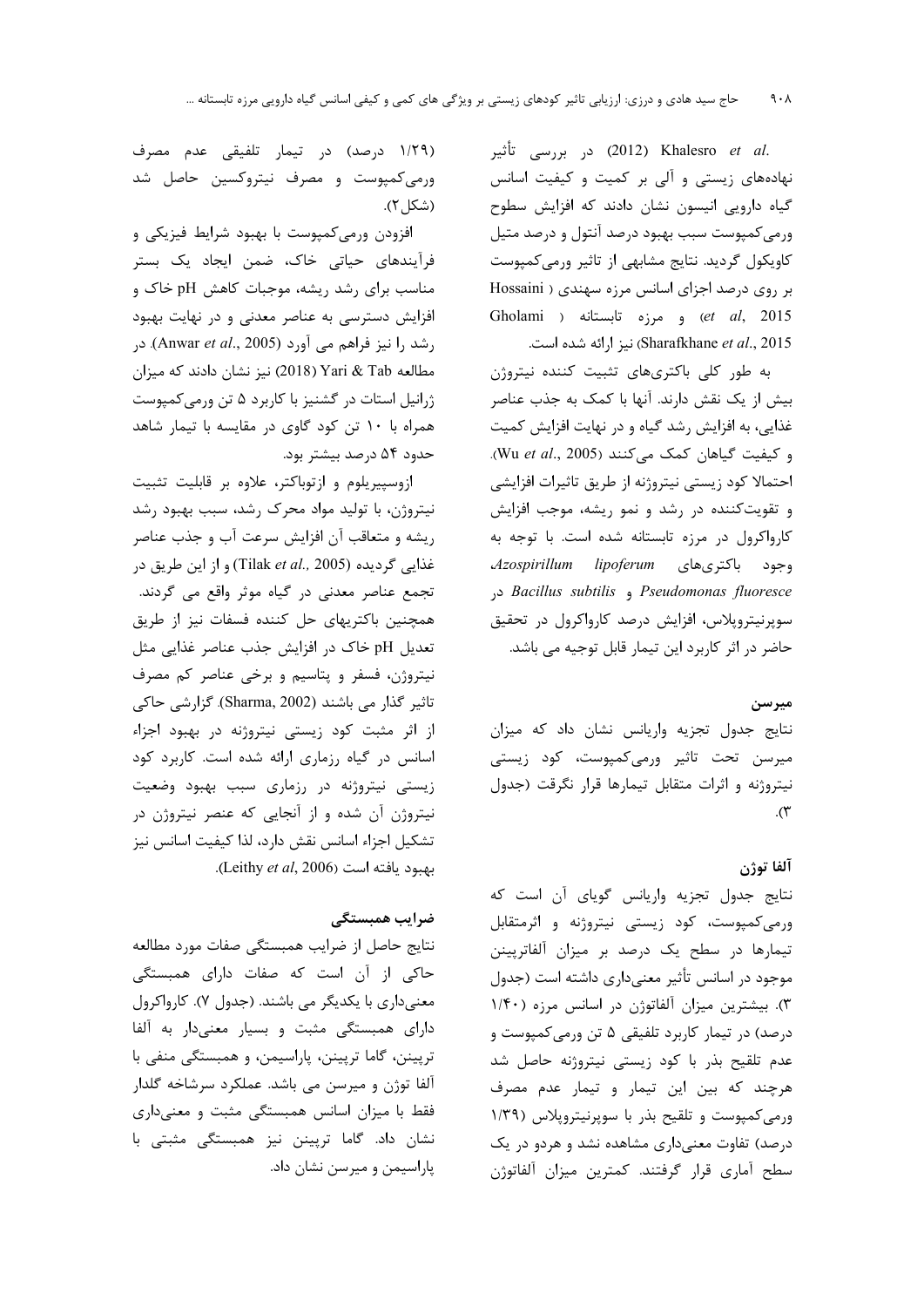

شکل ۲. مقایسه میانگین اثر متقابل ورمیکمپوست و کودزیستی نیتروژنه بر درصد آلفاتوژن مرزه تابستانه. Figure2. Mean comparison interaction effect of vermicompost and nitrogen biofertilizer on Alpha-thujene percentage of summer savory.

جدول ۷. همیستگی پیرسون صفات اندازه گیری شده در مرزه تابستانه تحت تاثیر تیمارهای مختلف ورمے کمیوست و کود زیستے.

| Table 7. Pearson s correlation of measured traits in summer savory under vermicompost and biofertilizers treatments.   |                             |
|------------------------------------------------------------------------------------------------------------------------|-----------------------------|
|                                                                                                                        |                             |
| Alpha-terpinene<br>Alpha-thujene<br>-terpinen<br>cymene<br>ह<br>$\rm Carvarol$<br>Myrene<br>Essential<br>Gana-<br>Para | shoot<br>yield<br>Flowering |
| Alpha-thujene<br>1.00                                                                                                  |                             |
| 0.29629<br>1.00<br>Myrcene                                                                                             |                             |
| $-0.48948$ <sup>*</sup><br>$-0.19751$<br>1.00<br>Carvacrol                                                             |                             |
| $0.87814***$<br>$0.74288**$<br>$0.40504$ <sup>*</sup><br>1.00<br>Gama-terpinene                                        |                             |
| $0.82180***$<br>$0.46855$ <sup>*</sup><br>$-0.55355$<br>0.24947<br>1.00<br>Para-cymene                                 |                             |
| $0.89073**$<br>$0.72950**$<br>$0.90175$ **<br>$-0.52470$ <sup>*</sup><br>0.00485<br>1.00<br>Alpha-terpinene            |                             |
| Essential oil<br>0.29129<br>$-0.29938$<br>0.11865<br>$-0.26709$<br>1.00<br>0.01849<br>0.04410                          |                             |
| $0.78493**$<br>Flowering shoot yield<br>0.08434<br>$-0.03914$<br>0.15088<br>0.02813<br>$-0.18916$<br>$-0.08126$        | 1.00                        |

دارای تأثیر مثبت و معنیداری بر درصد اسانس و برخی از ترکیبات مهم موجود در اسانس مرزه تابستانه بودهاند. کاربرد ورمیکمپوست توانست در افزایش تركيبات اسانس موثر باشد ولى در اين آزمايش اجزاء اسانس مرزه تابستانه در سطوح مختلفی از ورمی کمپوست به حداکثر میزان خود رسیدند و یک تيمار مشخص در همه صفات بهترين نبوده است. البته این موضوع منطقی است که افزایش در یک جزء اسانس با کاهش در جزیی دیگر جبران می شود و این موضوع در سایر تحقیقات نیز گزارش شده است و لذا با توجه به هدف از تولید مرزه و ترکیب مورد نیاز برای صنایع داروسازی و غذایی، تولید کنندگان می توانند بر اساس نیاز صنایع مختلف داروسازی، غذایی، … و تركيب مورد نياز آنها ، نسبت به انتخاب تيمار مناسب

تولید کارواکرول با مونوترین گاماتریینن شروع شده و در ادامه از طریق یی سیمن واکنش ها به سمت سنتز کارواکرول ادامه می یابد. گاما ترپینن که بوسیله آنزیم گاماتریپنن سنتتاز کاتالیز می شود پیش ماده مونوترین های ادامه مسیر بوده و نقش اساسی را در این مسیر ایفا می نماید (Ghobadi et al., 2017). بنابراین همبستگی مثبت کارواکرول با پارا سیمن و گاماتریینن کاملا منطقی می باشد. Beirranvandi et al (2020) نیز در تحقیق خود بر روی مرزه رشینگری نشان دادند که کارواکرول دارای همبستگی مثبتی با پاراسیمن می باشد.

نتیجەگیری کلی نتايج حاصل از اين آزمايش نشان داد كه مصرف ورمی کمپوست و تلقیح بذر با کود زیستی نیتروژنه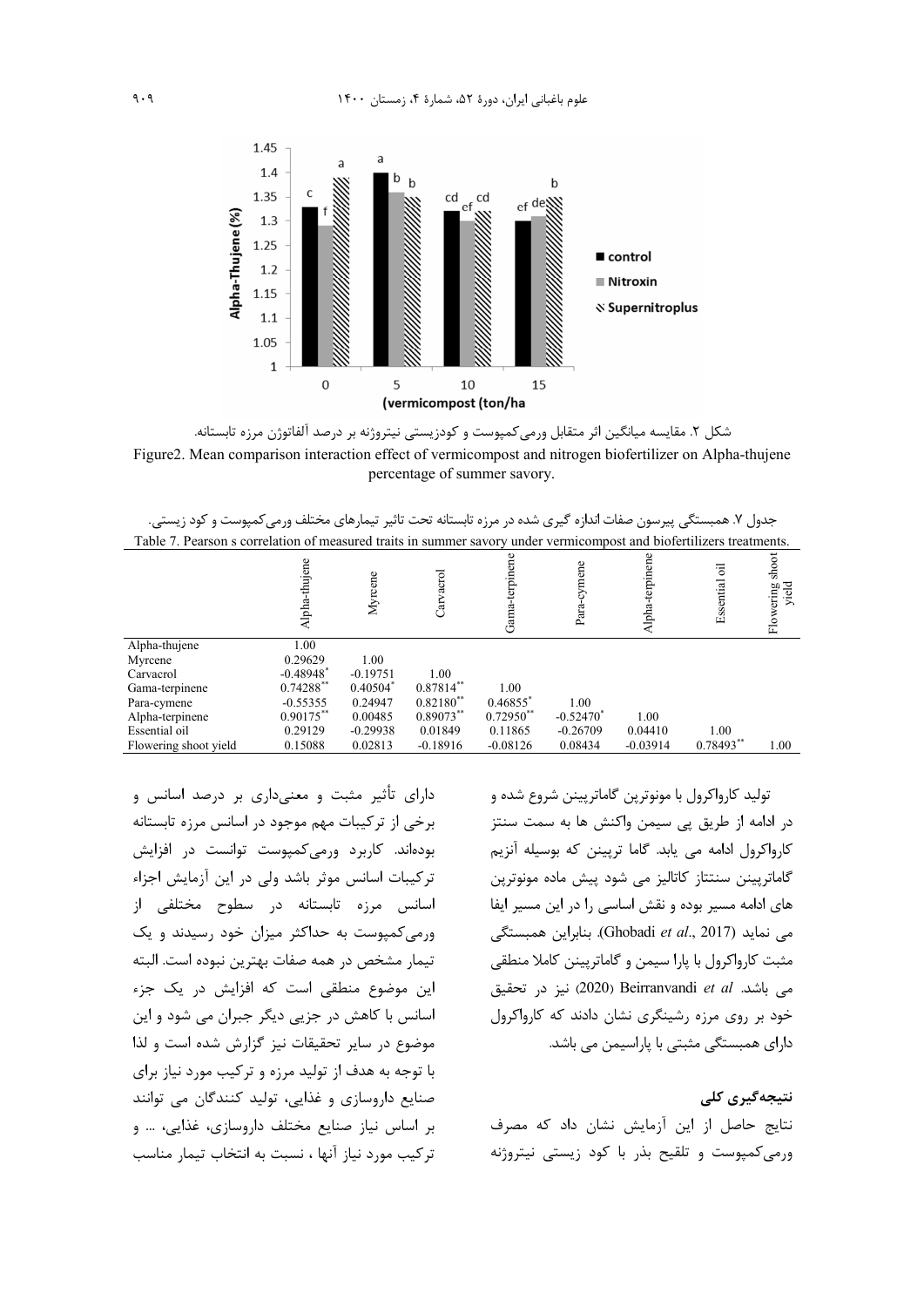اقدام کرده تا ترکیب مورد نظر در مرزه تابستانه افزایش یابد.. کود زیستی نیتروژنه نیز تاثیر مثبت و معنیداری بر صفات مورد مطالعه مرزه تابستانه داشت. هرچند که در همه موارد نیز یک نوع کود زیستی (نيتروكسين يا سوير نيترويلاس) برتر نبوده است ولي نتایج گوپای آن است که سویرنیتروپلاس به دلیل دارا بودن باکتری های تثبیت کننده نیتروژن و حل کننده فسفات تاثیر بیشتری بر میزان اسانس و ترکیبات مهم موجود در اسانس مرزه تابستانه داشته است. در مجموع میتوان اظهار داشت که مصرف ورمیکمپوست و کود زیستی نیتروژنه توانستند در بهبود میزان اسانس و کیفیت آن در گیاه دارویی مرزه تابستانه موثر واقع شوند و از این رو قابل توصیه در سیستم های تولید پایدار گیاهان دارویی می باشند.

#### **REFERENCES**

- 1. Ahmadian, A., Ghanbari, A. & Galavi, M. (2006). Effects of manure application on quantitative and qualitative yield and chemical indices of essence of cumin. *Iranian Journal of Field Crop Research*, 4(2), 207-206. (In Farsi).
- 2. Ajit, N.S., Verma, R. & Shanmugan, V. (2006). Extracellular chitinase of fluorescent pseudomonads antifungal to *Fusarium oxysporum* f.sp. *Dianti* causing carnation wilt. *Current Microbiology*, 52, 310-316.
- 3. Albaenell, E., Plaixats, J. & Cabrero, T. (1988). Chemical Changes during vermicomposting (*Eisenia foetida*) of sheep manure mixed with cotton industrial wastes. *Biology and Fertility of Soils,* 6, 266-269.
- 4. Alizadeh Sahzabi, A., Sharifi Ashorabadi, E., Shiranirad, A.H., Bigdeli, M. & Abaszadeh, B. (2007). The effects of different methods and levels of using nitrogen on some quality and quantity characteristics of Satureja hortensis L. *Iranian Journal of Medicinal and Aromatic Plants,* 23(3), 417-431. (In Farsi).
- 5. Andre, S., Neyra, M. & Duponnois, R. (2003). Arbuscular mycorrhizal sysmbiosis changes the colonization pattern of *Acacia tortilis* spp. *Raddiana* rhizosphere by two stains of rhizobia. *Microbial Ecology,* 45, 137-144.
- 6. Ansarifar, M., Noormohamadi, G., Haj Seyed Hadi, M.R. & Riazi, G. (2012). Effect of organic nutrients on flower yield and oil content of chamomile (*Matricaria chamomilla* L.). *Journal of Medicinal Plants and By-products*, 2, 177-181.
- 7. Anwar, M., Patra, D.D., Chand, S., Alpesh, K., Naqvi, A.A. & Khanuja, S.P.S. (2005). Effect of organic manures and inorganic fertilizer on growth, herb and oil yield, nutrient accumulation, and oil quality of French basil. *Communications in Soil Science and Plant Analysis*, 36 (13-14), 1737-1746.
- 8. Arancon, N., Edwards, C.A., Bierman, P., Welch, C. & Metzger, J.D. (2004). Influences of vermicomposts on field strawberries: 1. Effects on growth and yields. *Bioresource Technology,* 93, 145-153
- 9. Arancon, N., Edwards, C.A., Bierman, P., Metzger, J.D. & Lucht, C. (2005). Effects of verrnicornposts produced from cattle manure, food waste and paper waste on the growth and yield of peppers in the field. *Peclobiologia,* 49(4), 297-306.
- 10. Azzaz, N.N., Hassan, E. & Hamad, E.H. (2009). The chemical constituent and vegetative and yielding characteristics of fennel plants treated with organic and bio- fertilizer instead of mineral fertilizer. *Australian Journal of Basic and Appllied Sciences*, 3 (2), 579-587.
- 11. Bashan, Y. & Holguin, G. (1997). Azospirillum-plant relationships: environmental and physiological advances (1990-1996). Canadian Journal of Microbiology, 43, 103-121.
- 12. Beiranvandi, M., Akbari, N., Ahmadi, A., Mumivand, H., & Nazarian, F. (2020). Interaction of biochar and superabsorbent on the composition of *Satureja rechingeri* Jamzad essential oil under drought stress. *Iranian Journal of Medicinal and Aromatic Plants Research*, 36(5), 780-793. (In Farsi).
- 13. Belimov, A.A., Kojemiakov, A.P. & Chuvarliyeva, C.V. (1995). Interaction between barley and mixed cultures of nitrogen fixing and phosphate-solubilizing bacteria. *Plant and Soil,* 173, 29-37.
- 14. Cacciari, I., Lippi, D., Pietrosanti, T. & Pietrosanti, W. (1989). Phytohormone-like substances produced by single and mixed diazotrophic cultures of Azospirillum and Arthrobacter. Plant and Soil, 115, 151-153.
- 15. Candellas, L.P., Olivares, F.L., Okorokova, A.L. & Facanha, A.R. (2002). Humic acids isolated from earthworm compost enhance root elongation, lateral root emergence, and plasma H-ATPase activity in maize roots. *Plant Physiology,* 130, 1951-1957.
- 16. Chatterjee, S.K. (2002). Cultivation of medicinal and aromatic plants in India, a commercial approach. *Crop Production*, 27(1), 75-85.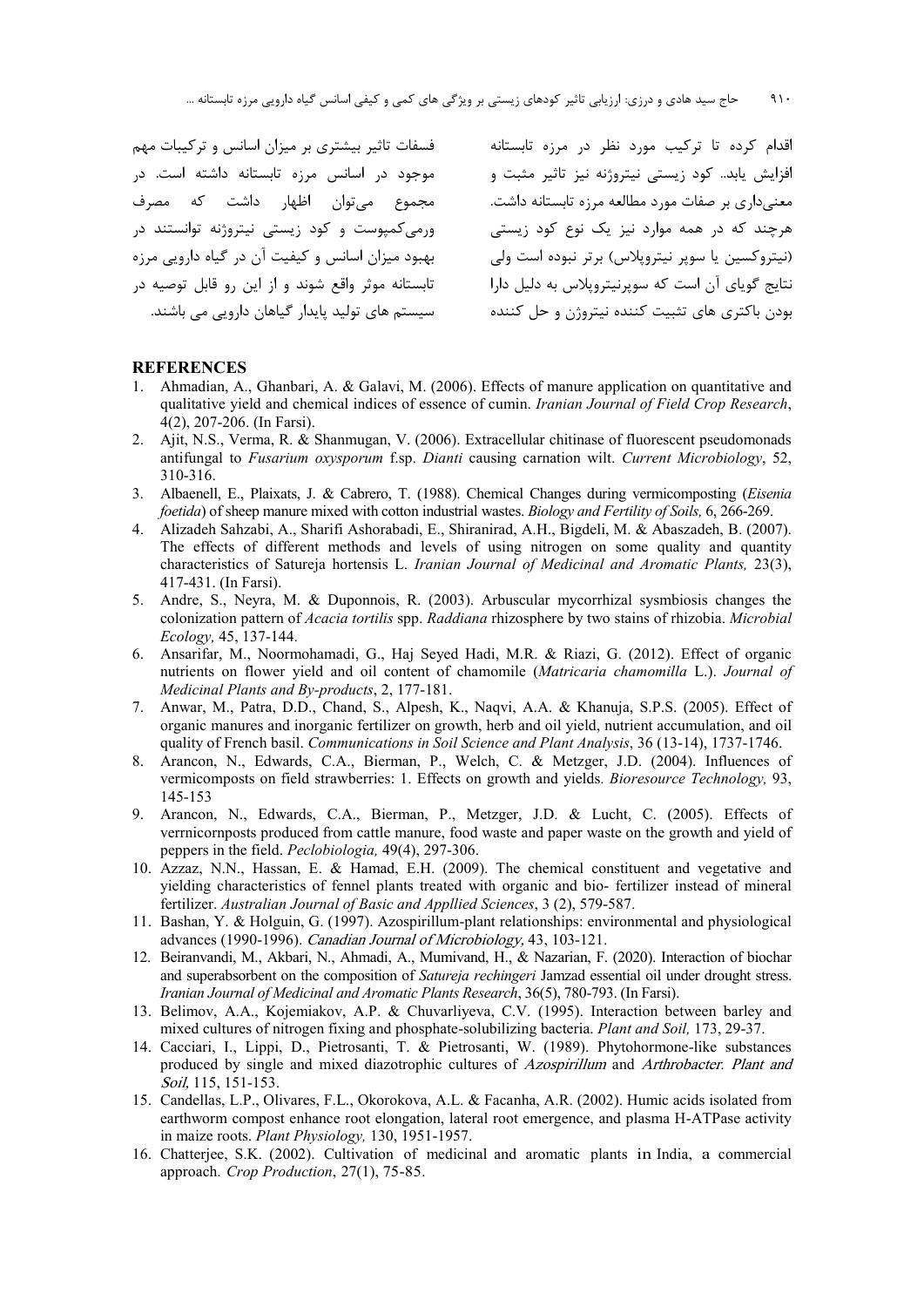- 17. Darzi, M.T., Hadj Seyed Hadi, M.R. & Rejali, F. (2013). Effects of vermicompost and phosphatic biofertilizer application on quantity and quality of essential oil in anise (*Pimpinella anisum* L.). *Iranian Journal of Medicinal and Aromatic Plants,* 29(3), 584-594. (In Farsi).
- 18. Darzi, M.T. & Haj Seyed Hadi, M.R. (2014). Response of concentration and composition of essential oil of coriander (*Coriandrum sativum* L*.*) to cattle manure and nitrogen fixing bacteria. *Ethno-Pharmaceutical Products*, 1(2), 35-42.
- 19. Ebadi, M.D., Rahmati, M., Azizi, M. & Hassanzadeh Khayyat, M. (2011). Effects of different drying methods (natural method, oven and microwave) on drying time, essential oil content and composition of savory (*Satureja hortensis* L.). *Iranian Journal of Medicinal and Aromatic Plants,* 26(4), 477-489. (In Farsi).
- 20. Faraji Mehmani, A., Esmaeeilpour, B., Sefidkon, F., Abaszadeh, B., Khavazi, K., & Ghanbari, A.R. (2015). Effects of biofertilizers inoculation on growth characteristics and yield of savory (*Satureja hortensis* L.). *Journal of Agroecology*, 6(4), 870-879. (In Farsi).
- 21. Gharib, F.A., Moussa, L.A. & Massoud, O.N. (2008). Effect of compost and bio-fertilizers on growth, yield and essential oil of sweet marjoram (*Majorana hortensis*) plant. *International Journal of Agriculture and Biology*, 10(4), 381-387.
- 22. Ghazi Manas, M., Banj Shafiee, S., Haj Seyed Hadi, M.R. & Darzi, M.T. (2013). Effects of vermicompost and nitrogen on quantitative and qualitative yeild of chamomile (*Matricaria chamomilla* L.). *Iranian Journal of Medicinal and Aromatic Plants*, 29(2), 269-280. (In Farsi).
- 23. Gholami Sharafkhane, A., Jahan, M., Banayan Aval, M., Koocheki, A. & Rezvani Moghadam, P. (2015). Effects of organic and chemical fertilizers on some agroecological characteristics, yield and essential oil of savoy (*Satureja hortensis* L.) in Mashad condition. *Journal of Agroecology,* 7(2), 179-189. (In Farsi).
- 24. Ghobadi, S., Maroufi, A. & Majd, M. (2017). Differential expression of the key genes involved in the biosynthesis of monoterpenes in different tissues and in response to abiotic elicitors in summer savory (*Satureja hortensis*). *Journal of Cell & Tissue*, 7(3), 275-292.
- 25. Gupta, M.L., Prasad, A., Ram, M. & Kumar, S. (2002). Effect of the vesicular arbuscular mycorrhizal (VAM) fungus *Glumus fasciculatum* on the essential oil yield related characters and nutrient acquisition in the crops of different cultivars of menthol mint (*Mentha arvensis*) under field conditions. *Bioresource Technology*, 81: 77-79.
- 26. Haj Seyed Hadi, M.R., Taghi Darzi, M., Ghandehari, Z. & Riazi, G. (2011). Effects of vermicompost and amino acids on the flower yield and essential oil production from *Matricaria chamomile* L. *Journal of Medicinal Plants Research*, 5(23), 5611-5617,
- 27. Hasanzadeh Aval, T., Koocheki, A., Khozaei, H.R. & Nasiri Mahallati, M. (2012). Effects of density on physiological indices of summer savoy (*Satureja hortensis* L.) and Iranian clover in mixed cropping. *Iranian Journal of Field Crop Research*, 10(1), 75-83. (In Farsi).
- 28. Hossaini, S.M., Aghaalikhani, M., Sefidkon, F. & Ghalavand, A. (2015). Vegetative and essential oil yields of *savory* (*Satureja sahendica* Bornm.) affected by vermicompost and redroot pigweed (*Amaranthus retroflexux* L.) competition. *Iranian Journal of Medicinal and Aromatic Plants,* 31(2), 342-356. (In Farsi).
- 29. Ishizuka, J. (1992). Trends in biological nitrogen fixation research and application. *Plant and Soil*, 11, 197-209.
- 30. Kader, M.A., Mian, M.H. & Hoque, M.S. (2002). Effects of azotobacter inoculant on the yield nitrogen uptake by wheat. Journal of Biological Science, 2(4), 250-261.
- 31. Kartikeyan, B. C., Abdul Jaleel, G.M., Lakshmanan, A. & Deiveekasundaram, M. (2008). Studies on rhizosphere microbial diversity of some commercially important medicinal plants. *Colloids and Surfaces B: Bionterfaces,* 62, 143-145.
- 32. Khalesro, S., Ghalavand, A., Sefidkon, F. & Ashgharzadeh, A. (2012). The effect of biological and organic inputs on quantity and quality of essential oil and some elements content of anise (*Pimpinella anisum* L.). *Iranian Journal of Medicinal and Aromatic Plants*, 27(4), 551-560. (In Farsi).
- 33. Koocheki, A., Tabrizi, L. & Ghorbani, R. (2008). Evaluation of biofertilizers effects on growth characteristics, yield and qualitative characteristics of hyssop (*Hyssopus officinalis* L.). *Iranian Journal of Field Crop Research,* 6, 127-137. (In Farsi).
- 34. Leithy, S., El-Meseiry, T.A. & Abdallah, E.F. (2006). Effect of biofertilizer, cell stabilizer and irrigation regime on rosemary herbage oil yield and quality. *Journal of Applied Sciences Research,* 2(10), 773-779.
- 35. Mafakheri, S., Omidbaigi, R., Sefidkon, F. & Rejali, F. (2012). Effect of vermicompost, biophosphate and azotobacter on quantity and quality of essential oil of *Dracocephalum moldavica*  L. *Iranian Journal of Medicinal and Aromatic Plants*, 27(4), 596-605. (In Farsi).